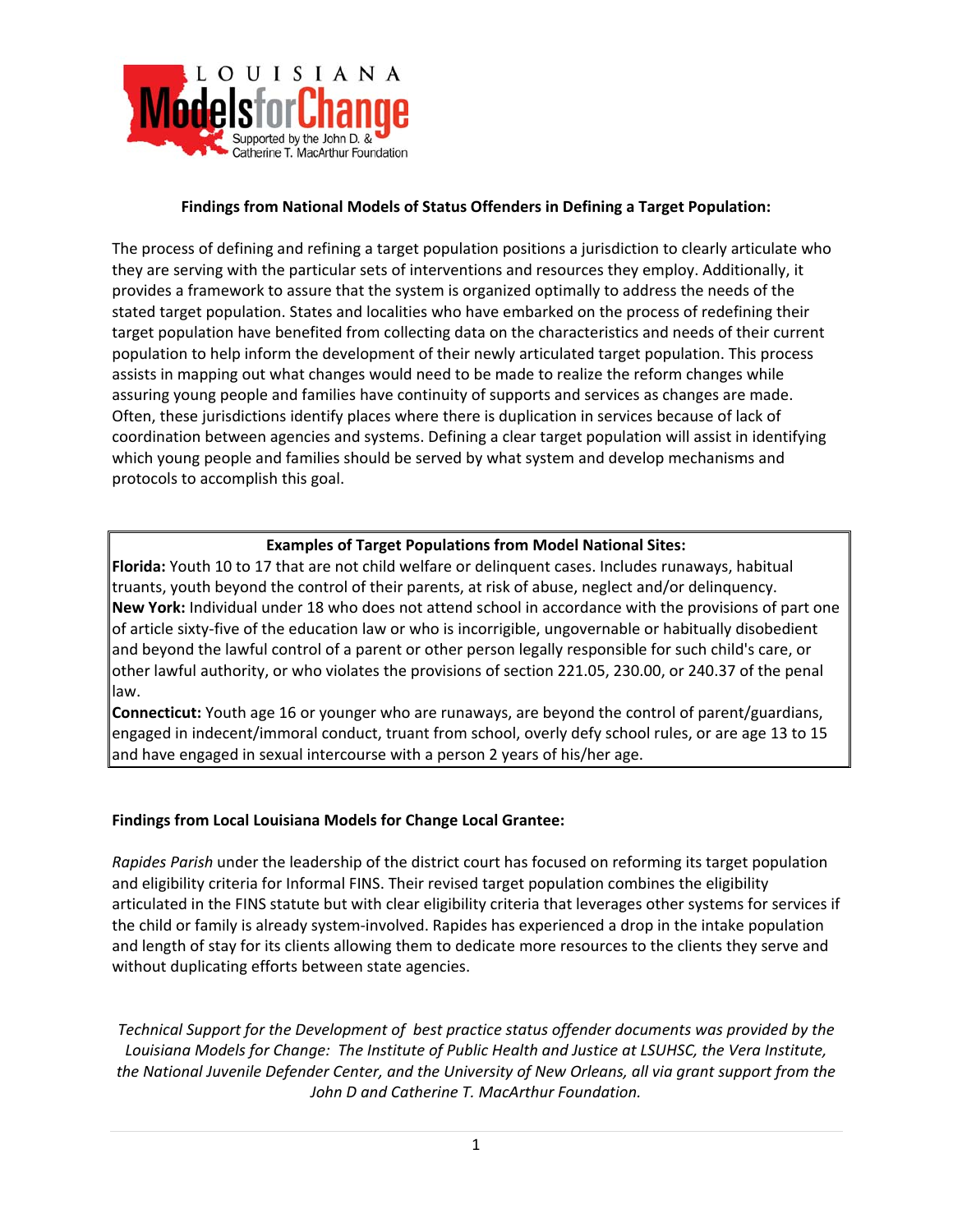# FINS Commission: Target Population





**Yumari Martinez, Associate Director, Vera Institute of Justice Mary "Dee" Richter, Former Director of the Florida Network Professor Dr. Kristina Childs, University of Central Florida Karen Hale, Rapides Parish Models for Change Coordinator Derrick Kirk, Rapides FINS Officer Vi Martin, Calcasieu Parish Office of Juvenile Justice Services Katherine M. Vincent, Director of Programs, Calcasieu Parish Police Jury**



**CENTER ON YOUTH JUSTICE** 

May 20, 2012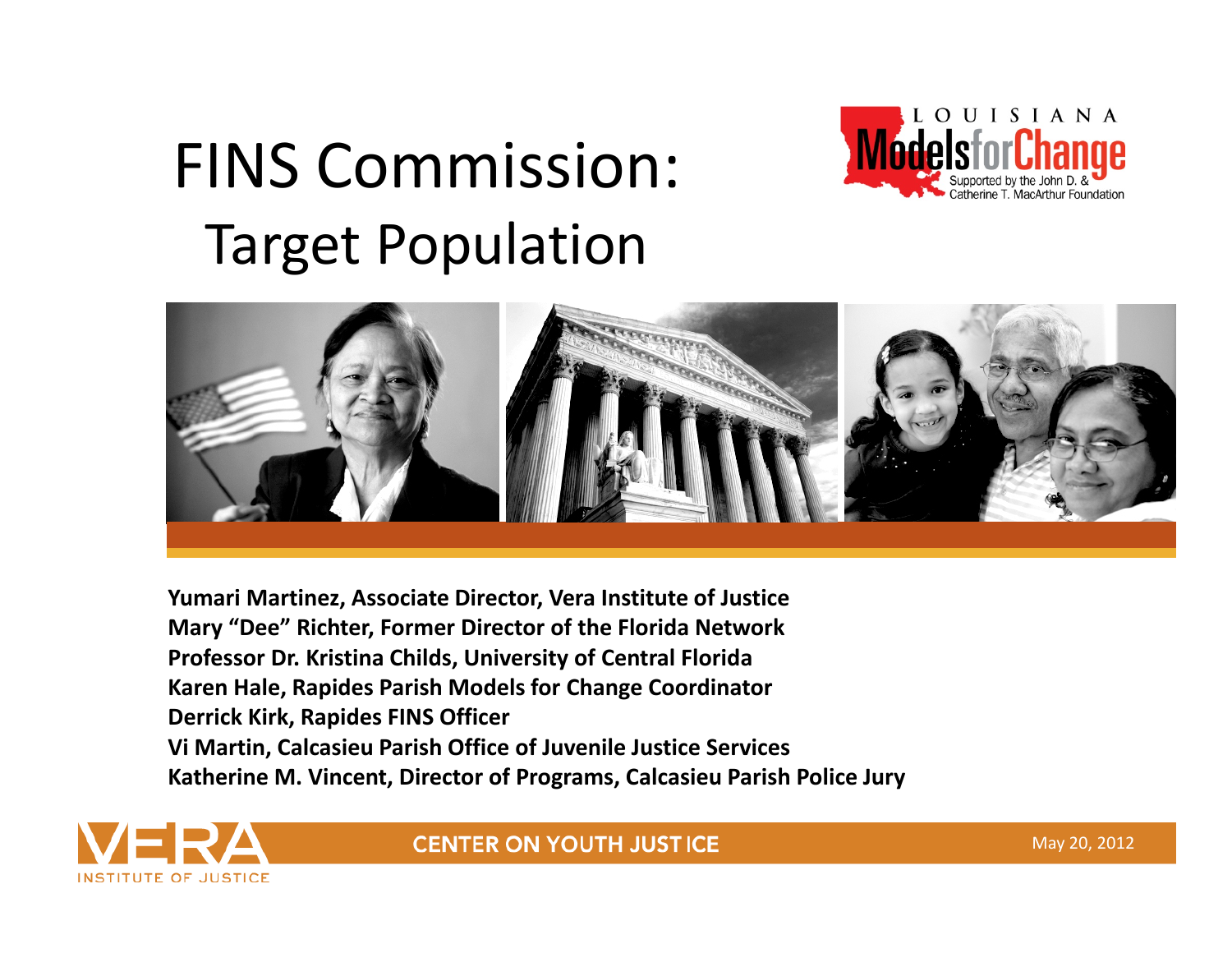# **Presentation Outline**

- **Louisiana Senate Resolution**
- **National Models: Policy and Practice Considerations**
	- Florida
- $\bullet$ **Relevant Louisiana FINS Data**
- **Louisiana Models for Change**
	- Rapides Parish  $AJ1$
	- Calcasieu Parish

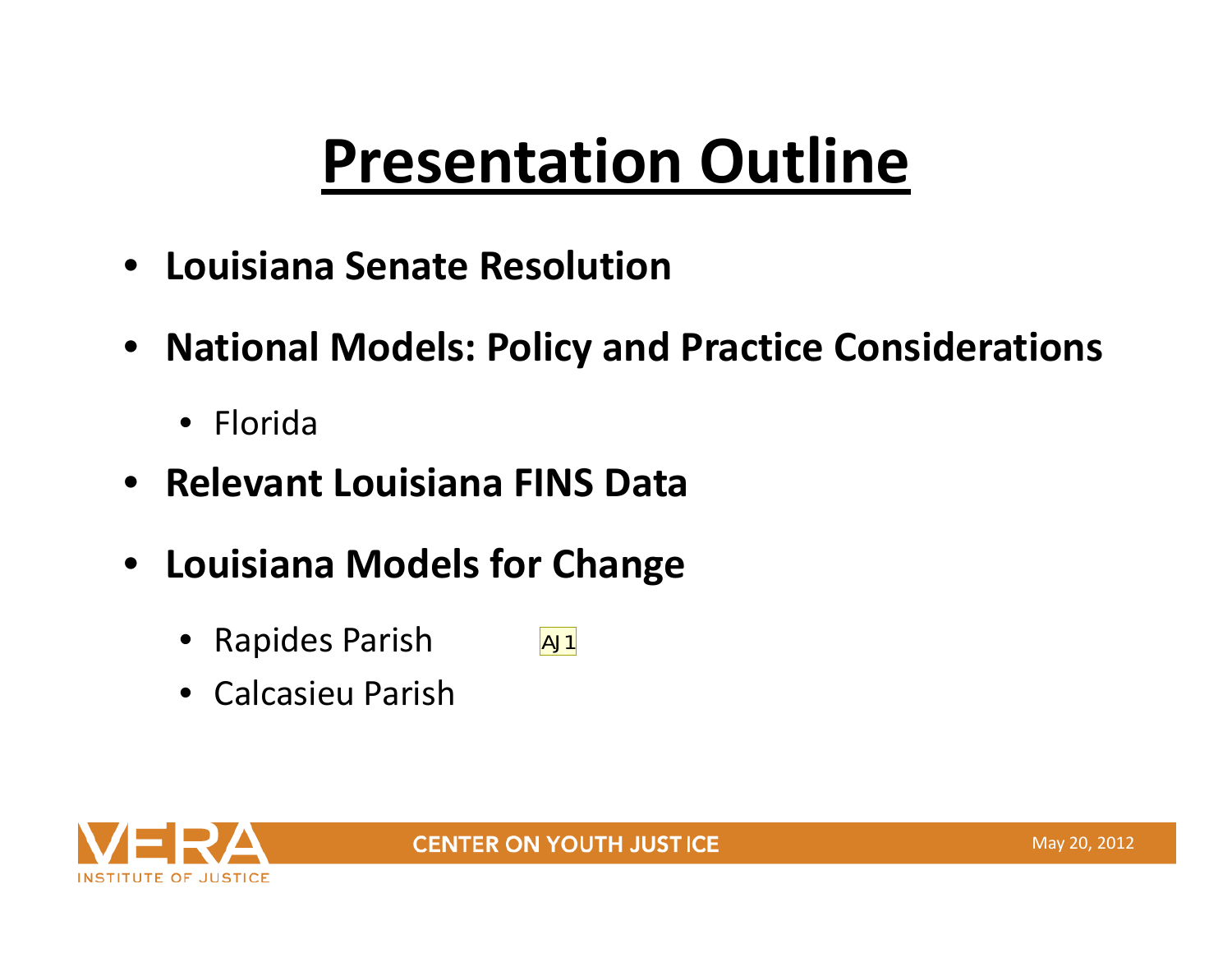**AJ1** Take out? OR leave in and create a slide mentioning that "reference supporting materials are available in the binder that will aid in the development of a target population"? Ashley Jackson, 10/14/2011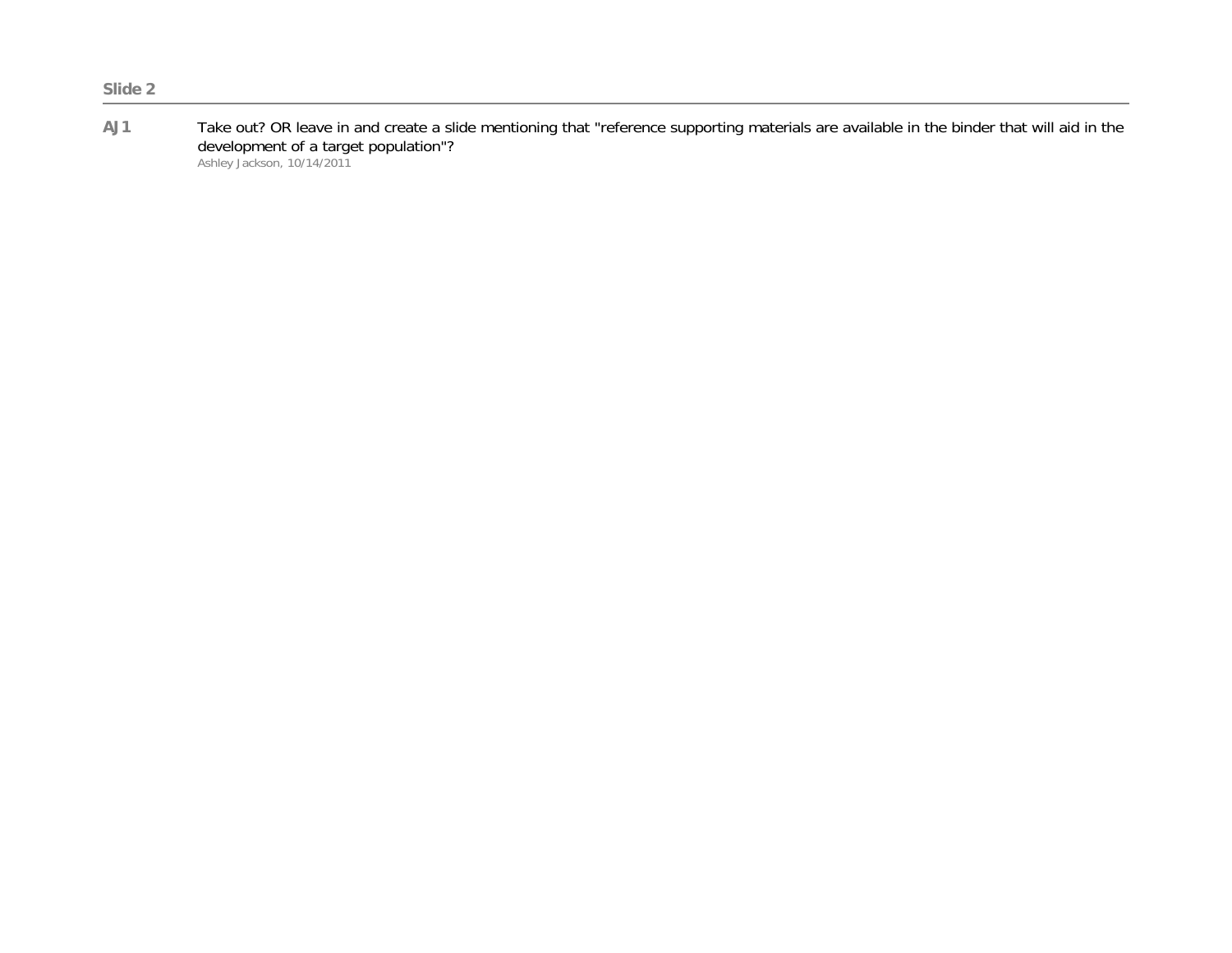### **Louisiana Senate Resolution**

• **SCR 44(2):** "[T]he commission's study and recommendations shall address…[t]he refinement of a FINS target population that aligns with both national best practices and the unique needs of Louisiana's youth and families."

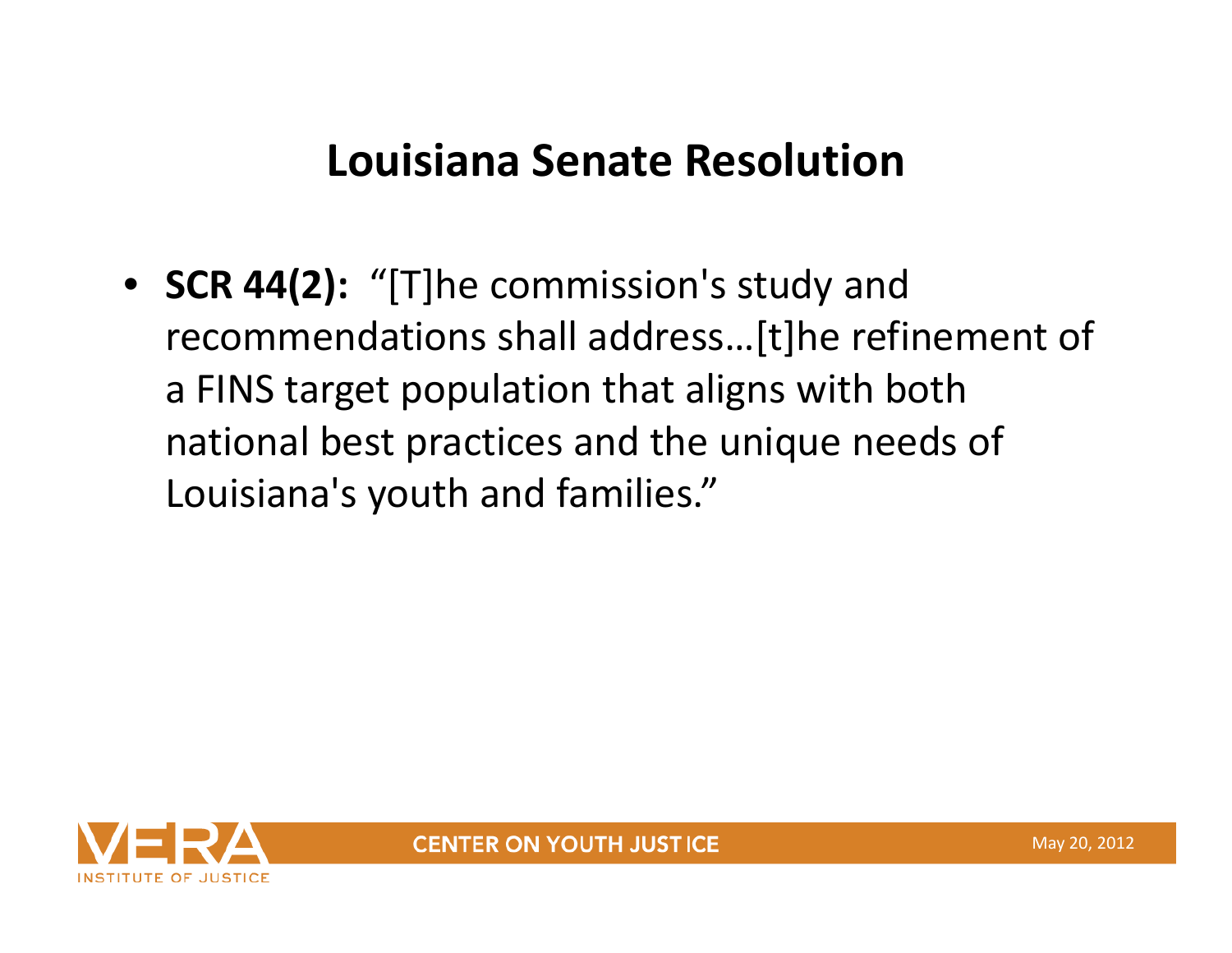# National Models: Policy and Practice Considerations



**CENTER ON YOUTH JUSTICE** 

May 20, 2012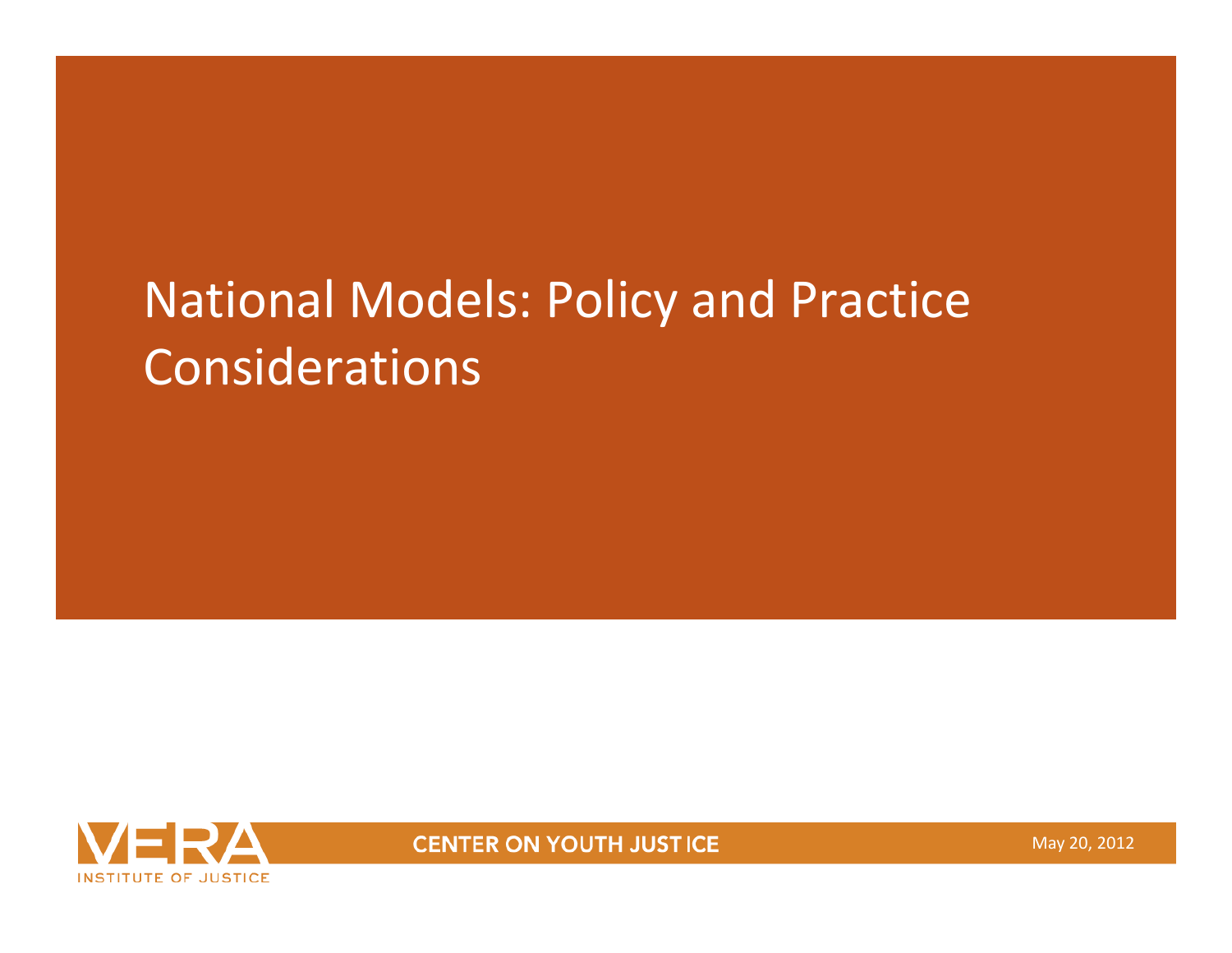## **National Lessons: Defining the Target Population for Status Offender Systems**

- **One of the key elements of successful status offender systems around the country is <sup>a</sup> clearly defined population of youth to be served by that system**
- $\bullet$  **Whom does your system serve? & Why?**
	- Is it intentional?
	- •• Is it the right system response to an expressed need?
	- Do we know?
- $\bullet$  **It is important for policy and practice reasons to define whom you are serving and whom you are not**
	- Limit duplication
	- Generate greater communication among systems
	- Focus scarce resources

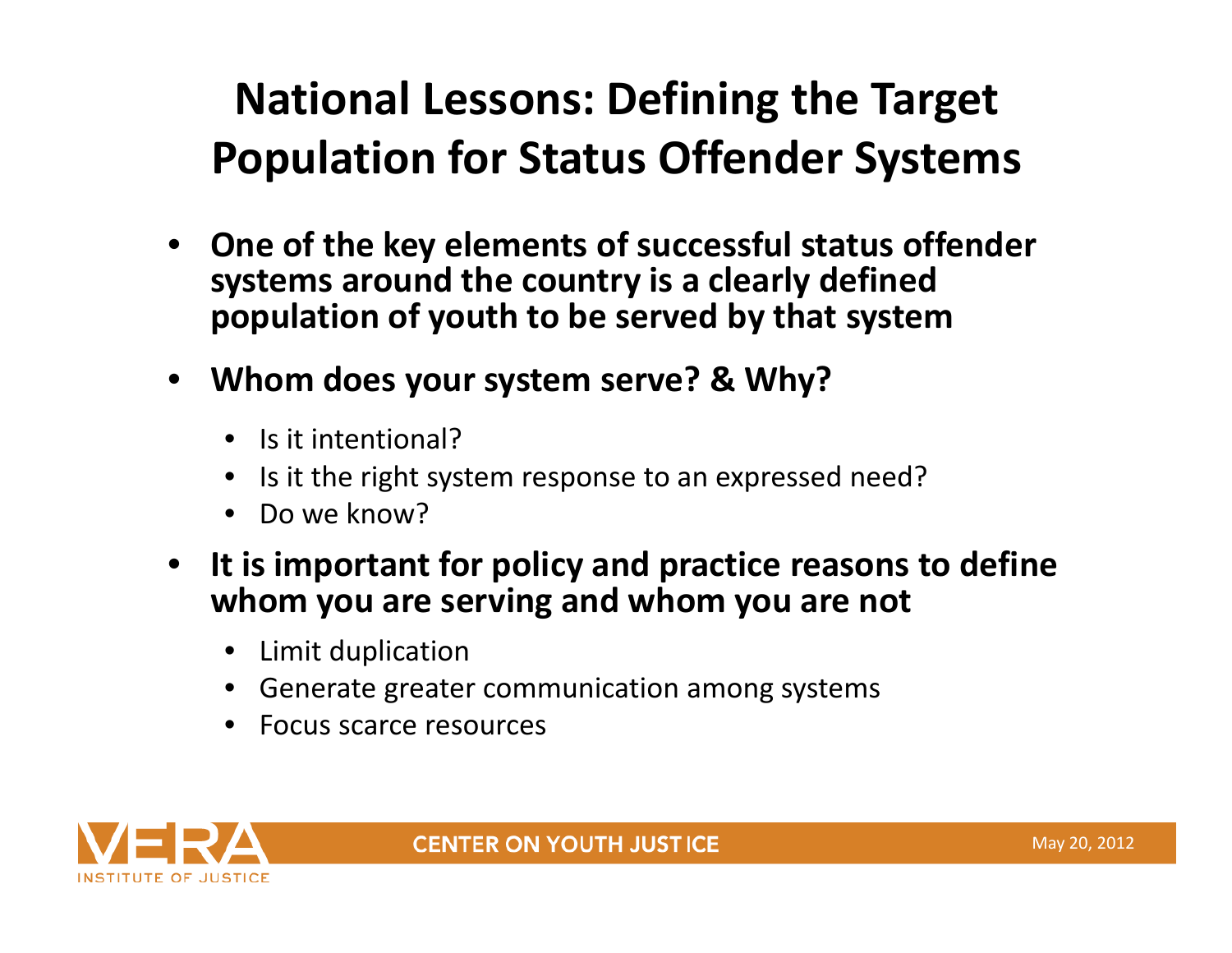## **Other Considerations in Defining the Target Population**

- What types of youth and family needs can best be met by your status offender system?
- What are the desired outcomes for the families served and the agencies that serve them?
- What types of youth and family needs are not currently being adequately addressed by other systems?
- $\bullet$  What are our unique local needs/limitations?
	- • Look at your capacity in light of your chosen model: how many kids can you serve *well*. (It is better to choose <sup>a</sup> model and serve <sup>a</sup> narrow population well within that model than to do <sup>a</sup> weaker job with more kids).



**CENTER ON YOUTH JUSTICE**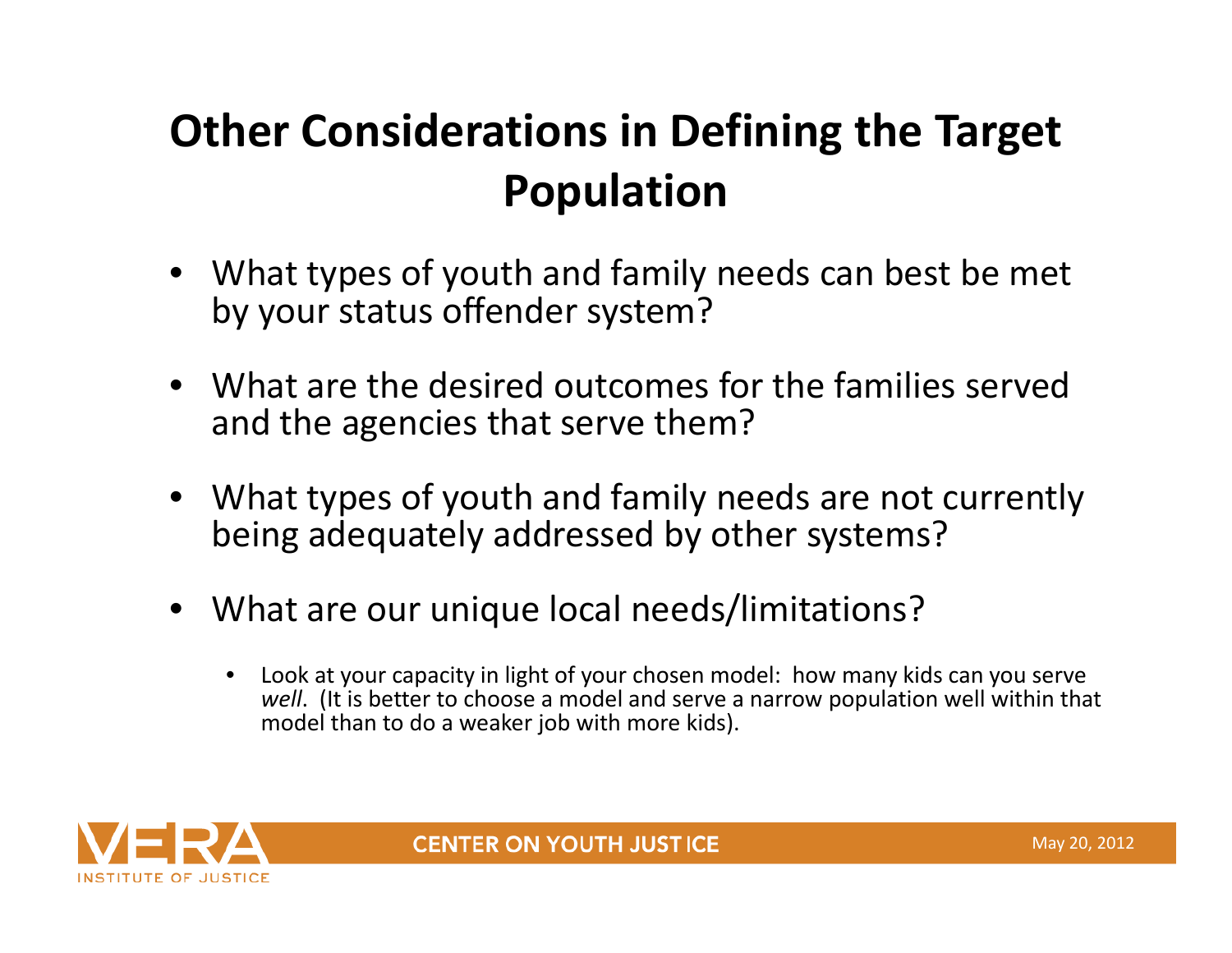## **Model Target Population**

- $\bullet$ Approximately  $10 - 17$  years old
- $\bullet$ Chronically truant
- $\bullet$ Running away
- • Chronically acting out beyond the reasonable and lawful control of his/her caretakers (e.g. "ungovernable, incorrigible")
- $\bullet$ Abusing drugs or alcohol
- $\bullet$  If being referred from school, already in receipt of all of the school's available internal resources to address the problem(s).
- $\bullet$ Not currently involved in another system (e.g. delinquency, child welfare)
- $\bullet$ Not yet involved in delinquent behavior, but at risk of escalation to that level
- • Not yet involved in the child welfare system, but at risk of escalation to that level

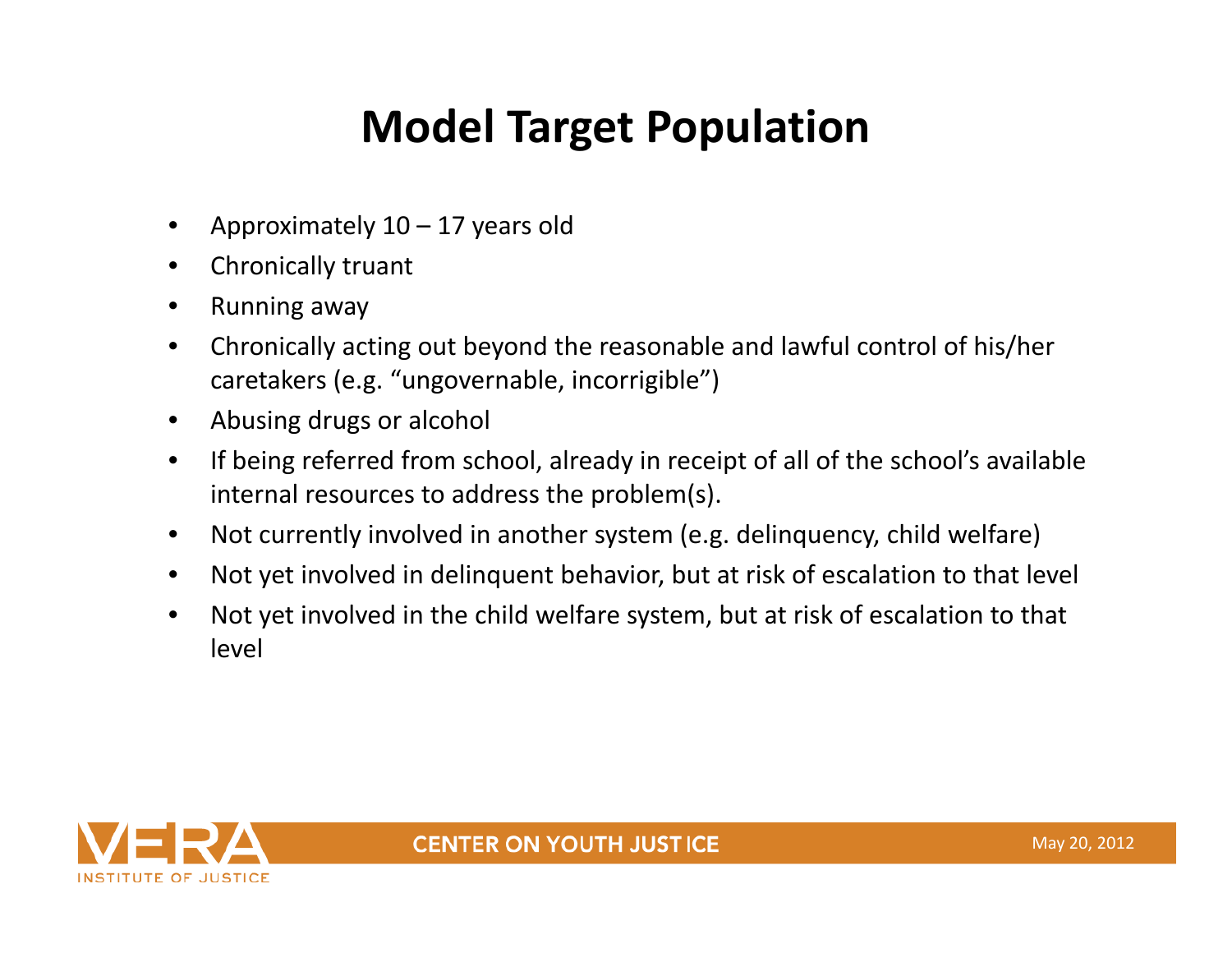# National Example: Florida FINS System



**CENTER ON YOUTH JUSTICE** 

May 20, 2012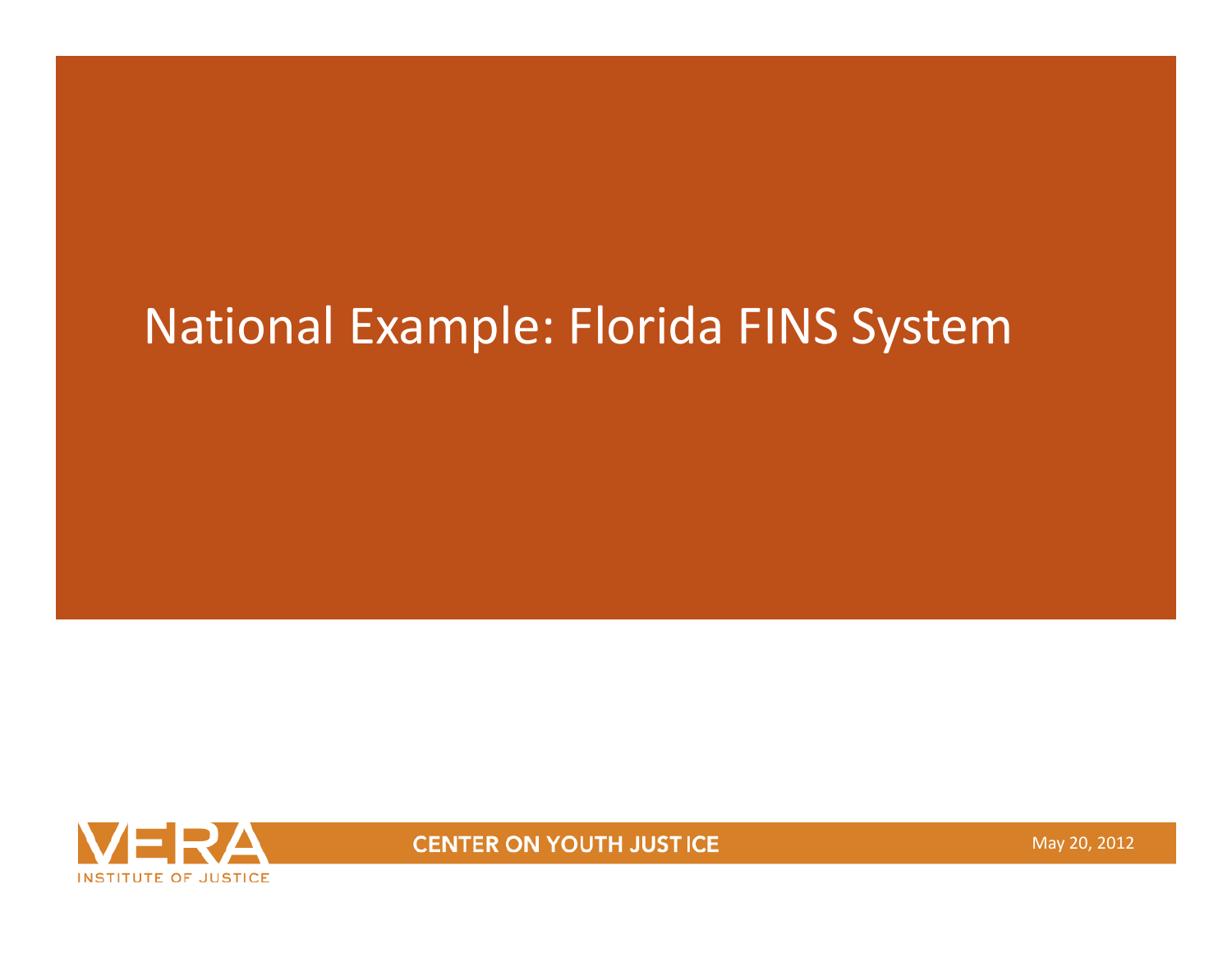## **Why is it Important to Provide Services to Status Offenders?**

#### **Without the right intervention at the right time, Status Offenses can**

- •Generate unnecessary cost to taxpayers
- • Remove children from their homes & communities unnecessarily
- •Limit a child's potential
- Lead to harm of the child on the street
- Leave child abuse undetected
- •Intensify toward serious criminal behavior
- End <sup>a</sup> child's education

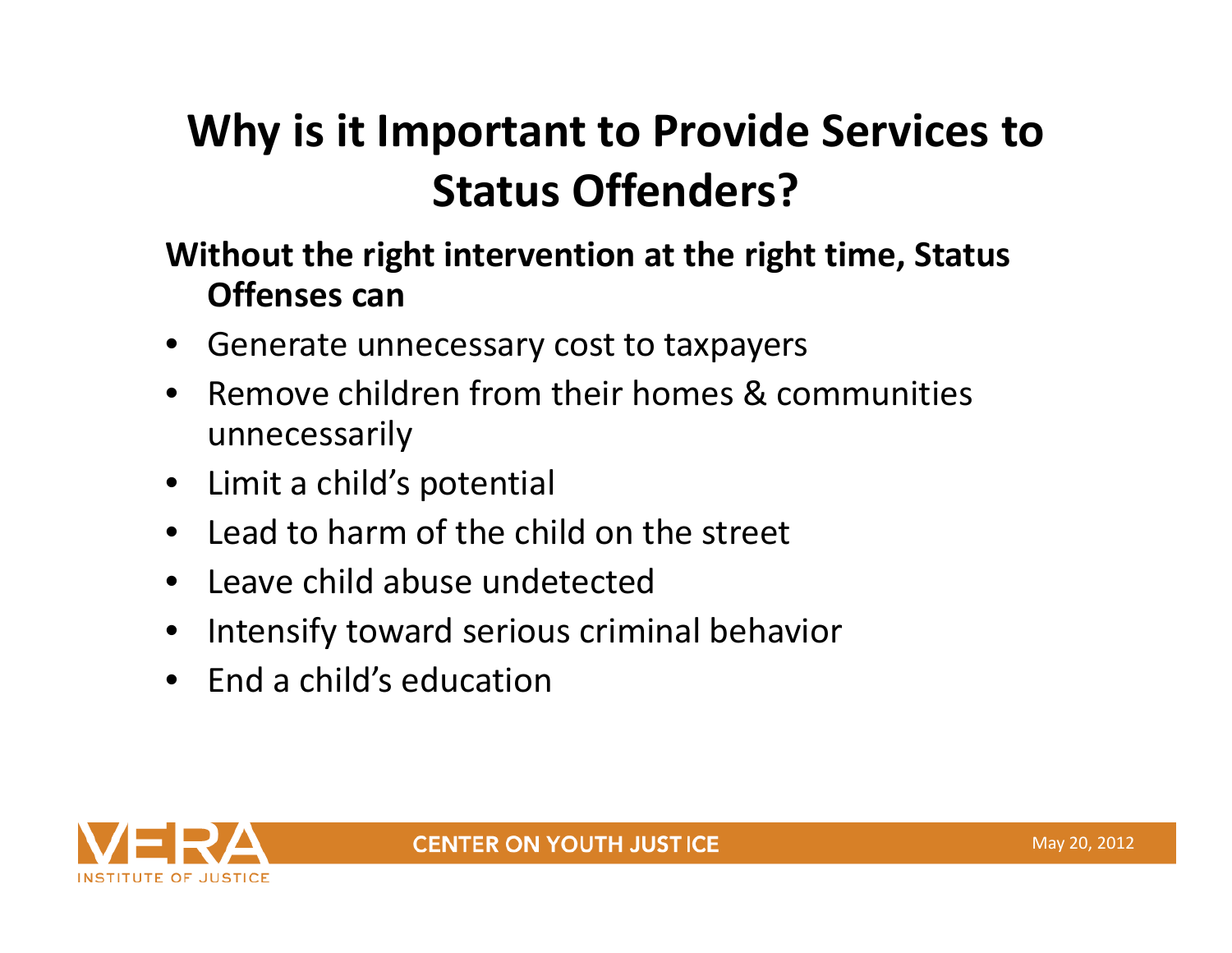### **Overview Florida's System for Status Offenders**

- • The Target Population is older children and teens and viewed as distinct from dependent, delinquent, mental health, disabled or substance abuse populations–15,000 served each year
- •• Services have been privatized—not delivered by operations/program units or employees of government for over 20 years
- • Government's role is to fund & oversee contracts and quality of services—via data and on‐site reviews
- $\bullet$  Florida is recognized as <sup>a</sup> national model (OJJDP) for serving status offenders and their families

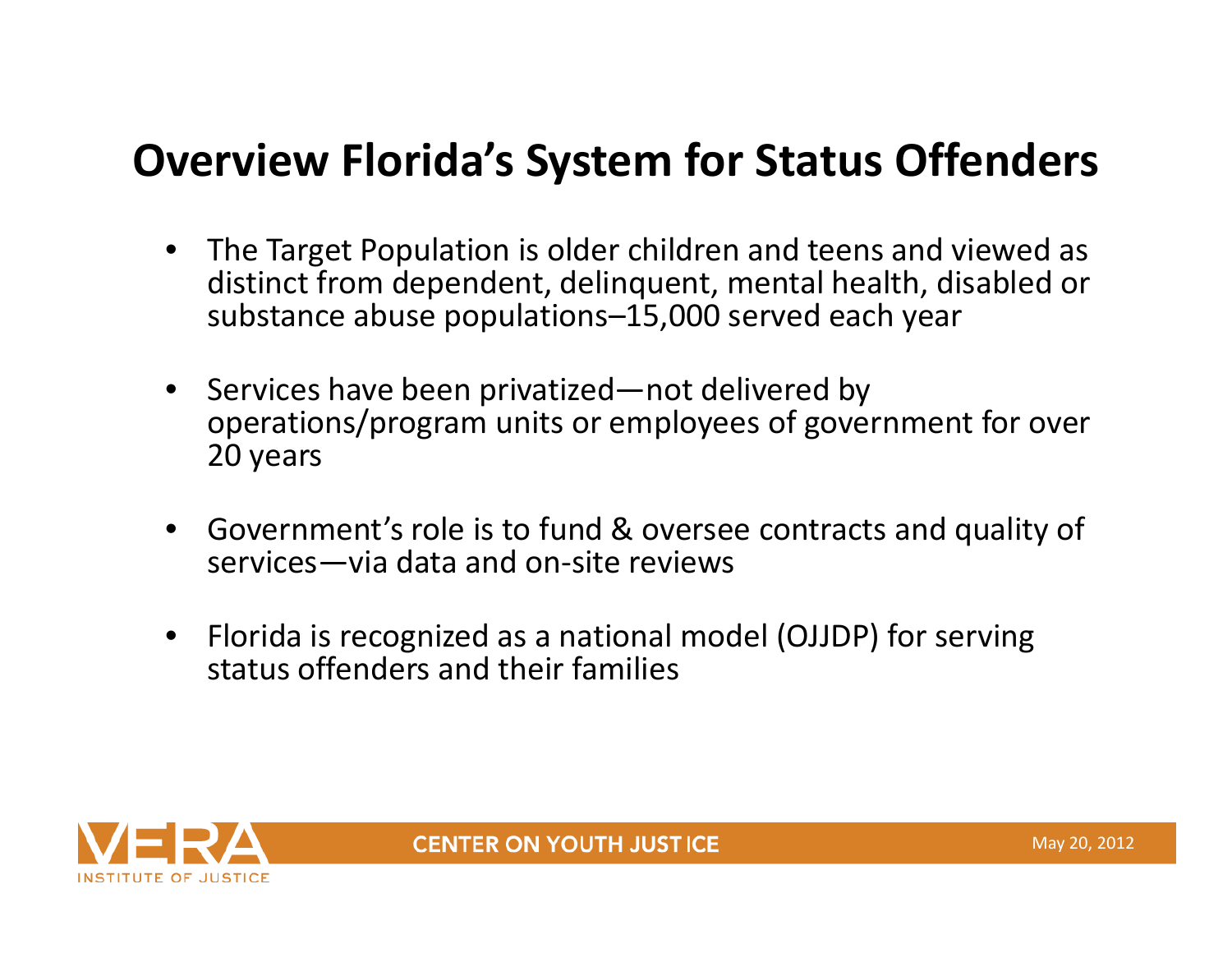### **The Florida Legislature Recognizes**

- "….the need to <u>distinguish</u>
- • the problems of truants, runaways, and children beyond the control of their parents and the services provided to these children,
- • from the problems and services designed to meet the needs of abandoned, abused, neglected, and delinquent children.
- •• In achieving this recognition, it shall be the policy of the state to develop short‐term, temporary services and programs utilizing the least restrictive method for families in need of services and children in need of services ."

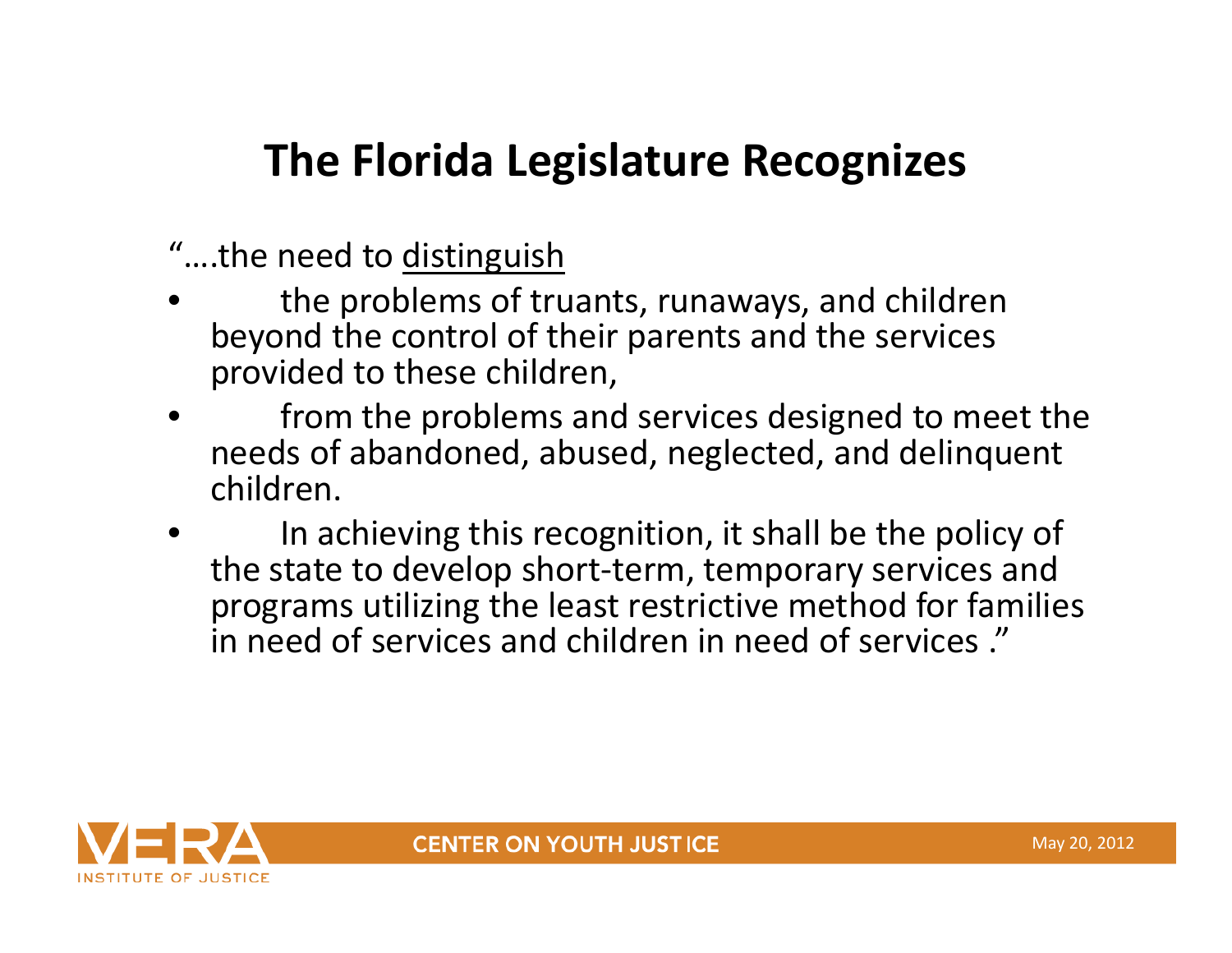### **Overview Florida's System for Status Offenders**

**Strong and Responsive Status Offender Systems ……..**

- **Provide Crisis, short‐term services**
- **Promote Family Engagement , decision‐making and accountability**
- **Are timely and accessible 7 days per week, 24 hours per day**
- **Are geographically accessible**

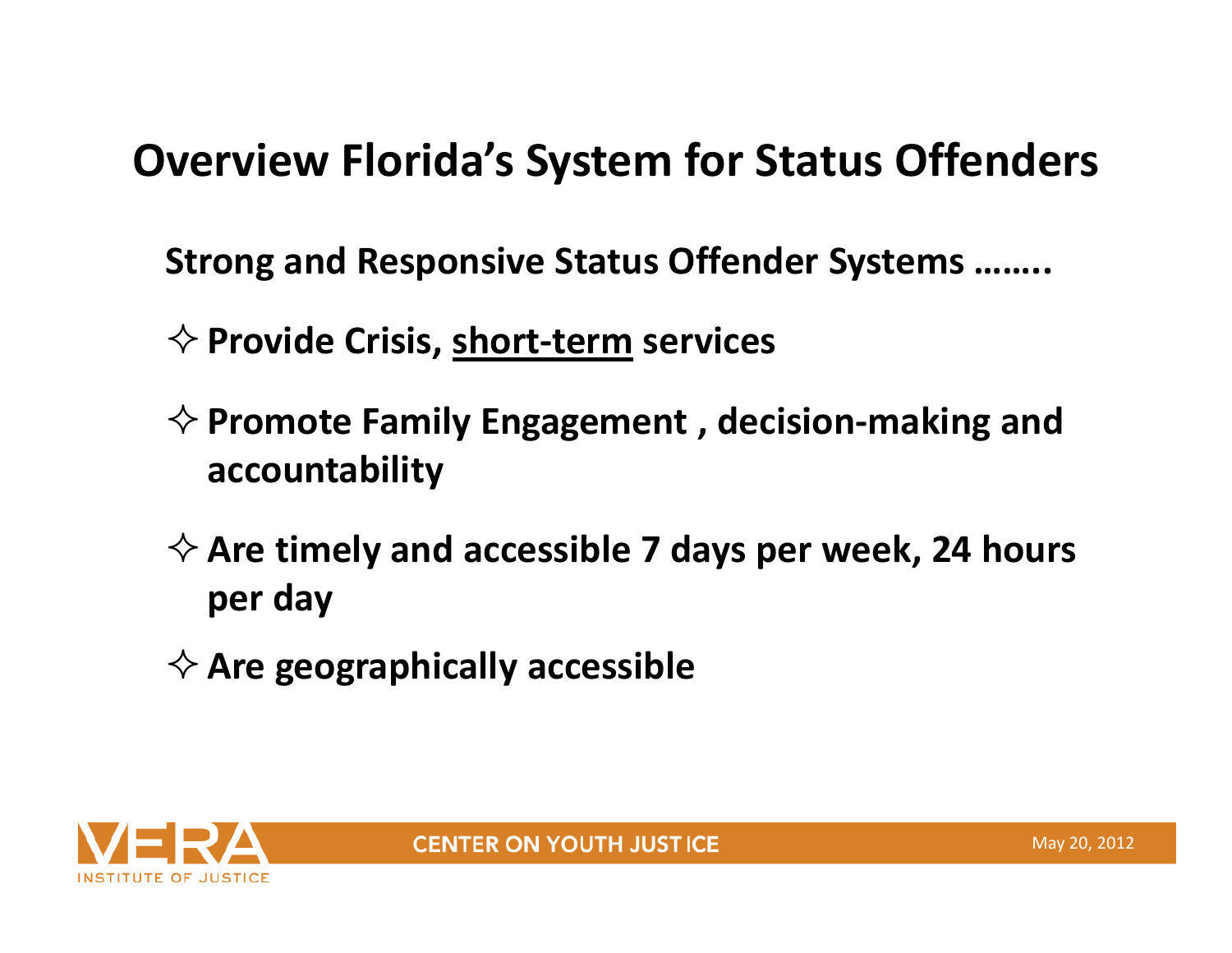### **Overview Florida's System for Status Offenders**

#### **CORE SERVICES are available through <sup>a</sup> single network**

- $\bullet$  Centralized Intake: open 24/7 at respite facilities (Screening, Assessment of Immediate Needs and Referral)
- $\bullet$  Respite for youth and families
- ◆ Community-based out-patient services (counseling, groups, parent education, etc.)
- ◆ Case & Court Management with follow-up
- Case Staffings and reasonable referrals
- Targeted Outreach (Public Education about available services:services: small groups, presentations, brochures, web site,<br>etc.)



**CENTER ON YOUTH JUSTICE**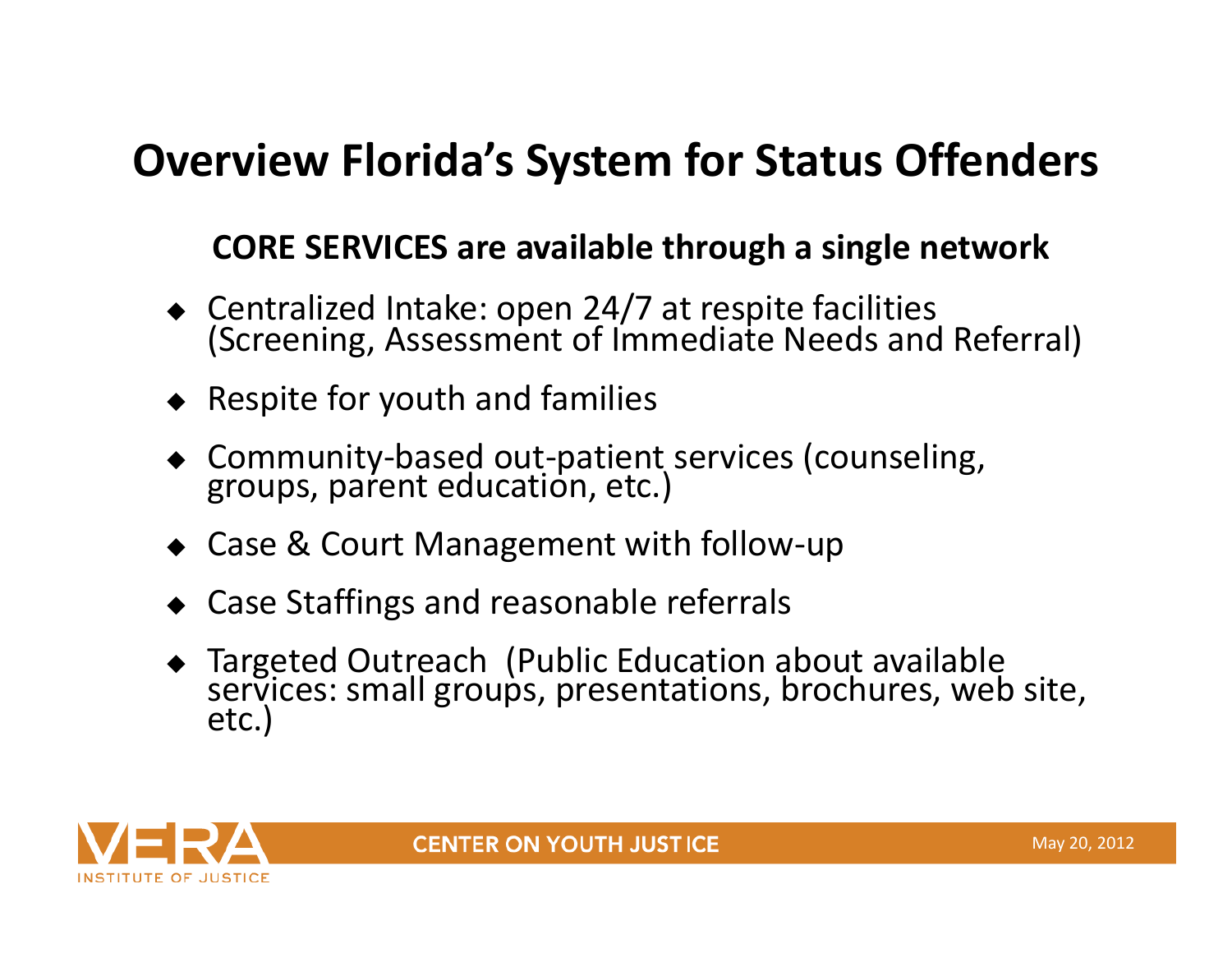### **Florida CHINS Statute**

- •**Child in Need of Services** ‐ **S. 984.03(9), F.S.**
- $\bullet$  Child (10‐17) who has been found by the court to be:
	- 1. Ungovernable
	- 2. Truant; and/or
	- 3. Runaway

AND DOES NOT HAVE:

- $\bullet$  1. Referral for Delinquency
	- 2. Investigation for abuse, abandonment or neglect
	- 3. Supervision for Dependency; or
	- 4. Supervision for Delinquency

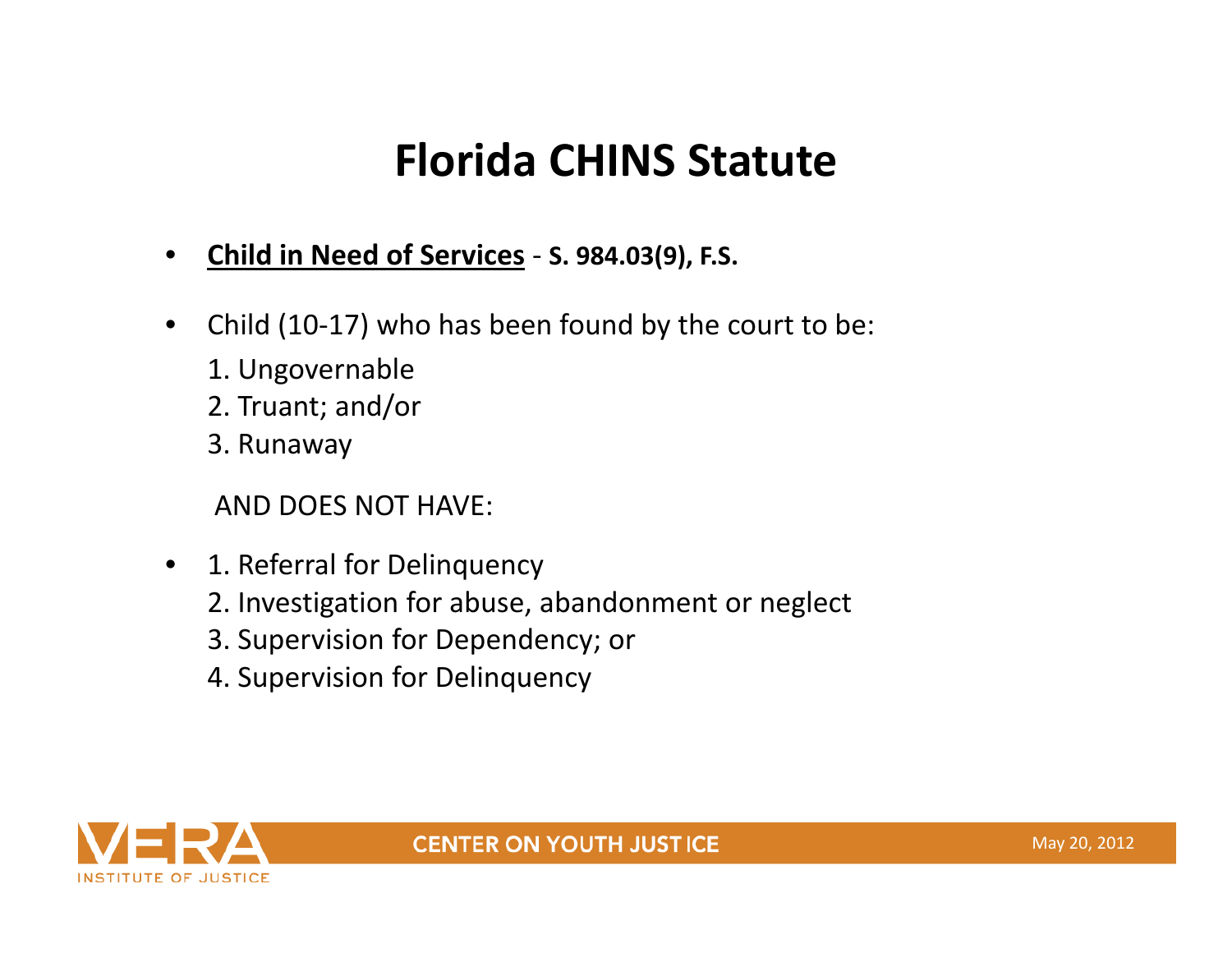## Relevant Louisiana FINS Data



**CENTER ON YOUTH JUSTICE** 

May 20, 2012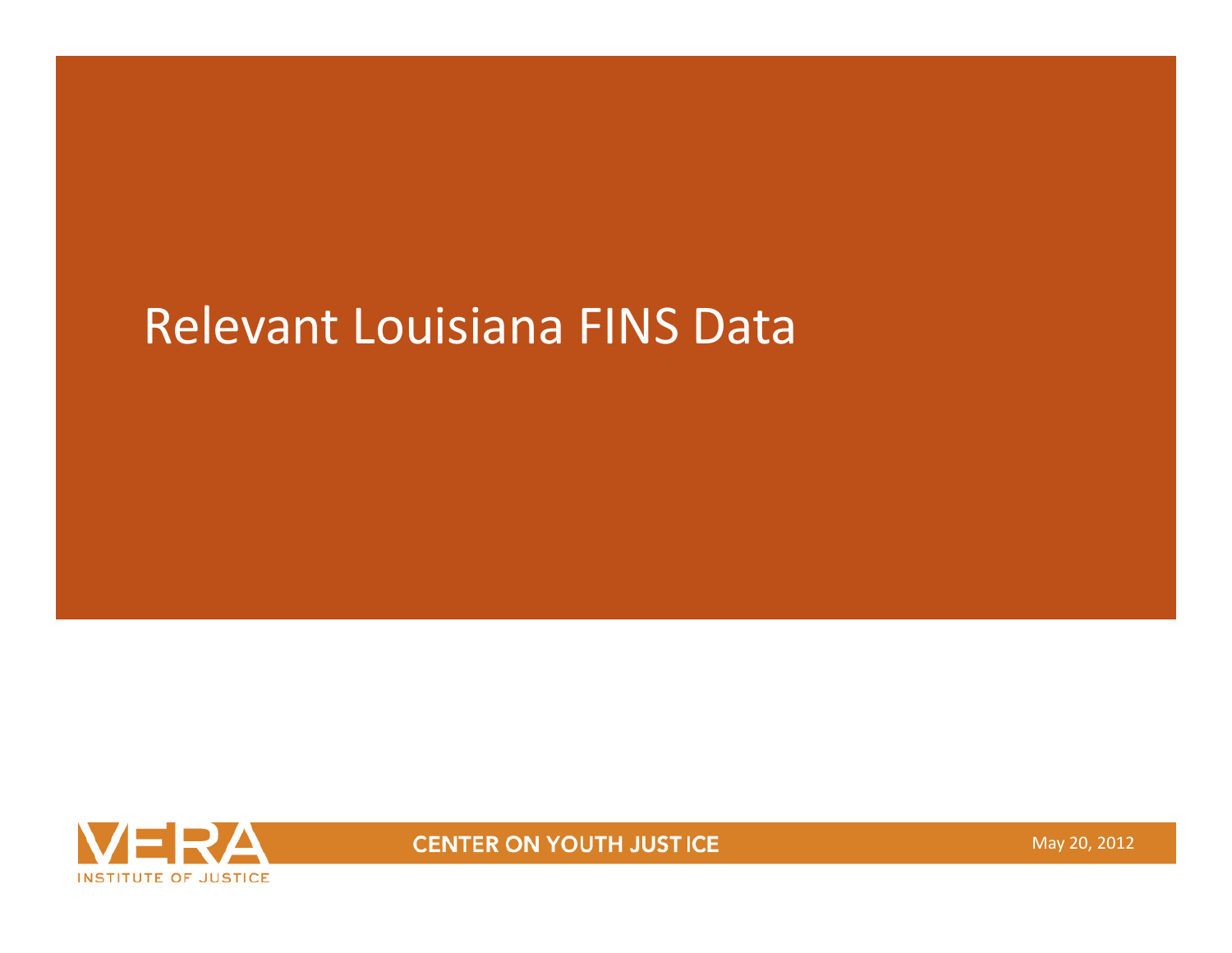# 2010 Informal FINS Admissions (FINS‐AP)

- 11,269 Informal FINS referrals
- 58% Male, 42% Female
- •61% Black, 37% White, 1.7% Hispanic
- Average Age <sup>=</sup> 13.29
- Average Grade =  $7<sup>th</sup>$

\*This information was taken directly from the 2010 report completed by the Supreme Court. For access to the larger report, please contact Lynette Adams at ladams@lajoa.org.

\*\* The data included in this report came from FINS‐AP, the Supreme Court's data base used for tracking Informal FINS cases statewide.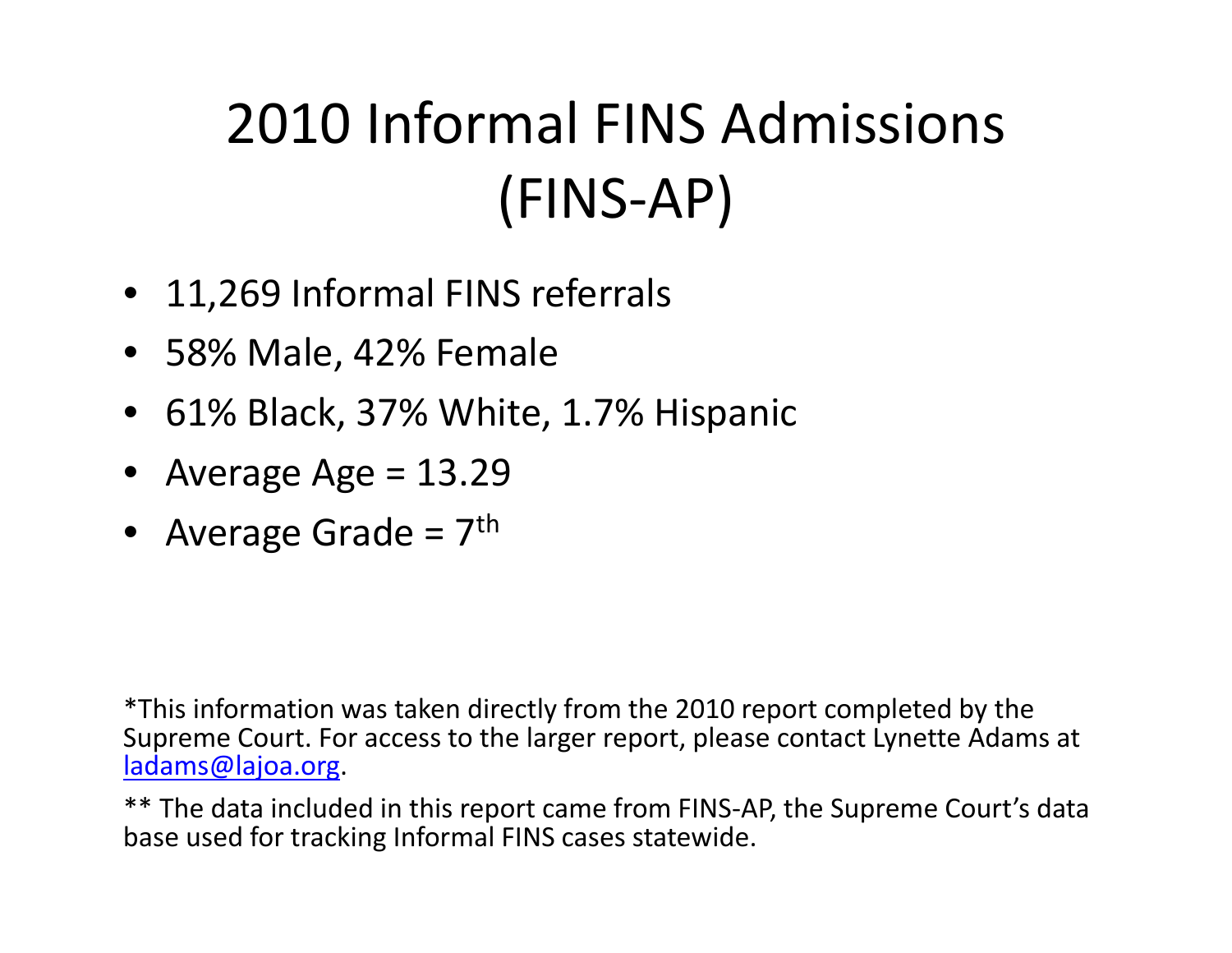### Race and Gender Breakdown of 2010 Informal FINS Referrals (n=11,269)

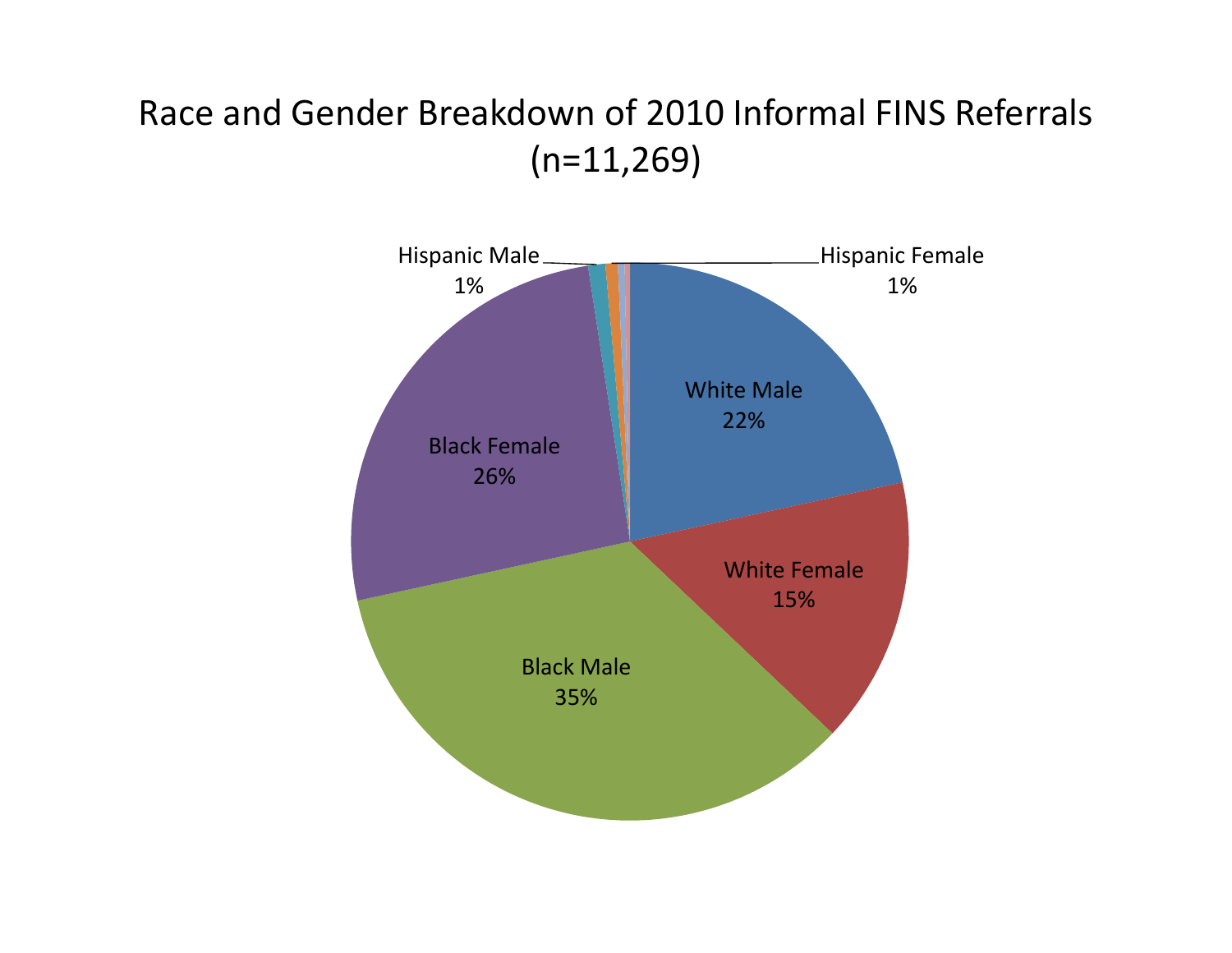### Informal FINS Referral Source  $(n=11,269)$

|                               | #of<br><b>Referrals</b> | % of<br><b>Referrals</b> |                         |
|-------------------------------|-------------------------|--------------------------|-------------------------|
| <b>School</b>                 | 7672                    | 68.1                     | <b>TASC</b><br>Court    |
| Family                        | 1228                    | 10.9                     | 1%<br>4%<br>Other<br>DA |
| Law Enforcement (LE)          | 860                     | 7.6                      | 9%<br>4%                |
| <b>District Attorney (DA)</b> | 463                     | 4.1                      |                         |
| <b>Court</b>                  | 435                     | 3.9                      | LE<br>7%                |
| <b>TASC</b>                   | 183                     | 1.6                      | School<br>65%<br>Family |
| <b>School Social Worker</b>   | 117                     | 1.0                      | 10%                     |
| <b>FINS</b>                   | 70                      | 0.6                      |                         |
| <b>OCS</b>                    | 56                      | 0.5                      |                         |
| <b>Mental Health</b>          | 34                      | 0.3                      |                         |
| <b>Social Worker</b>          | 23                      | 0.2                      |                         |
| <b>Other</b>                  | 128                     | 1.1                      |                         |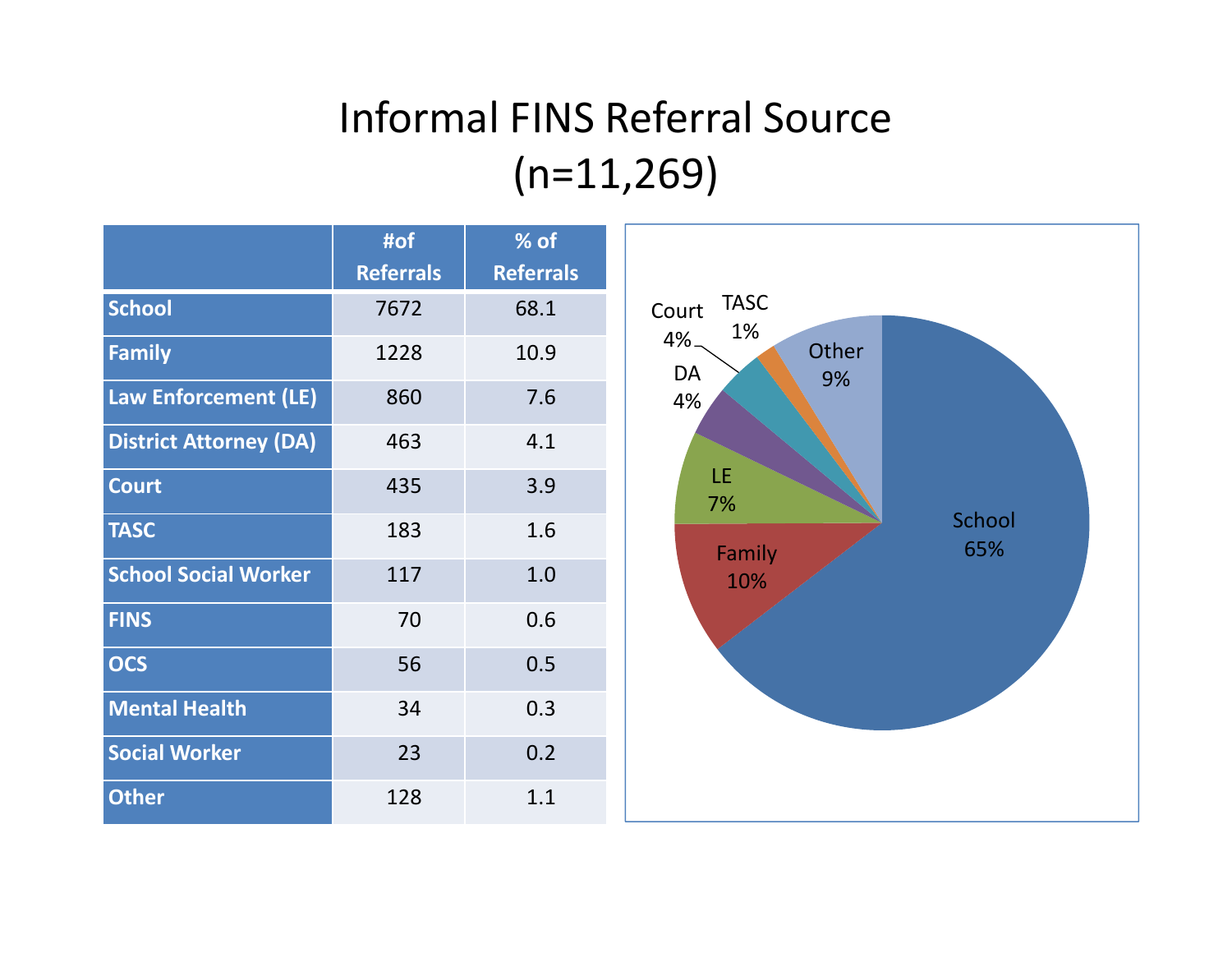### Primary Problem Behavior (n=11,269)



\* Average number of behaviors <sup>=</sup> 1.22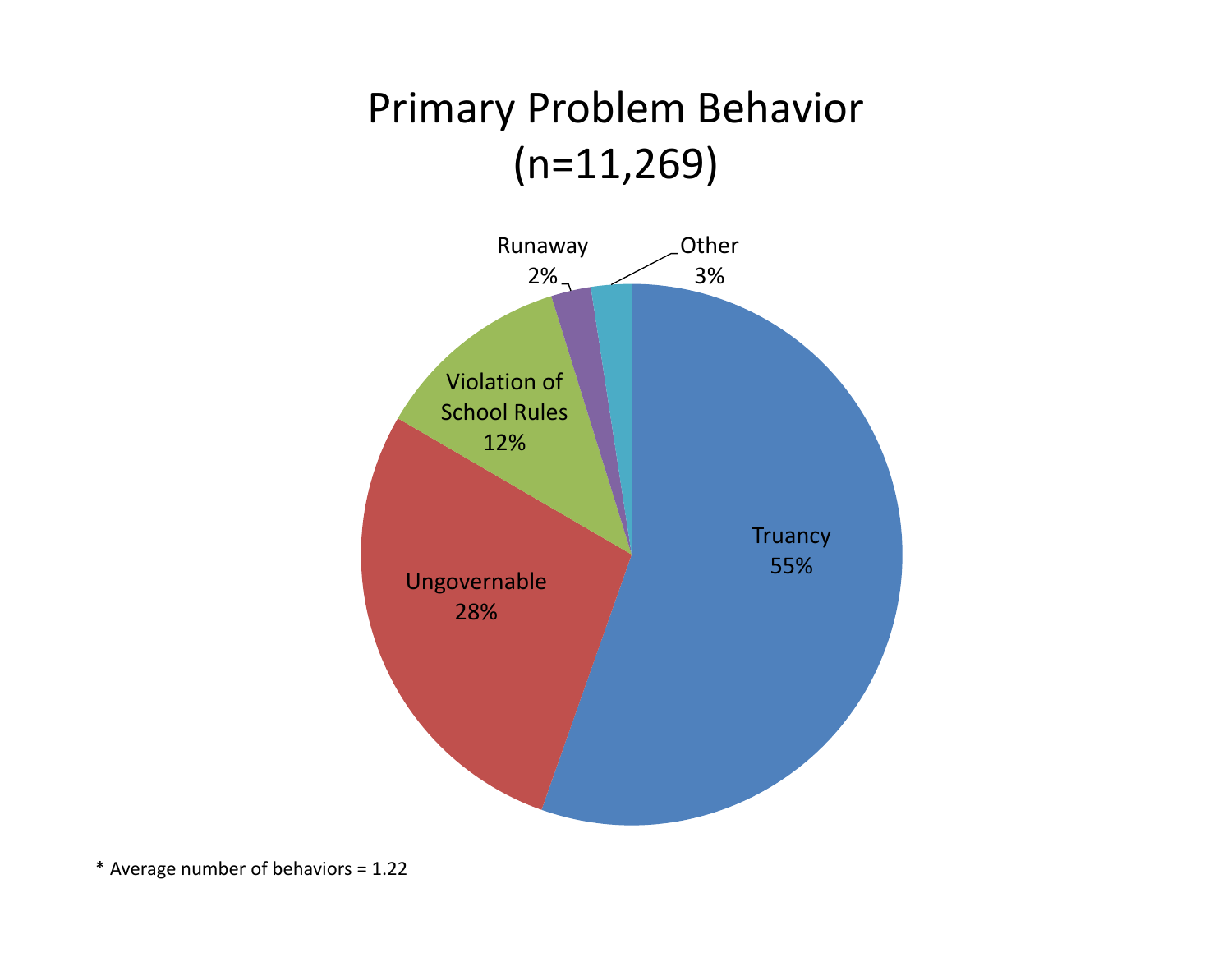### Average Length of Informal FINS Involvement (in days)  $(n = 8,671)$

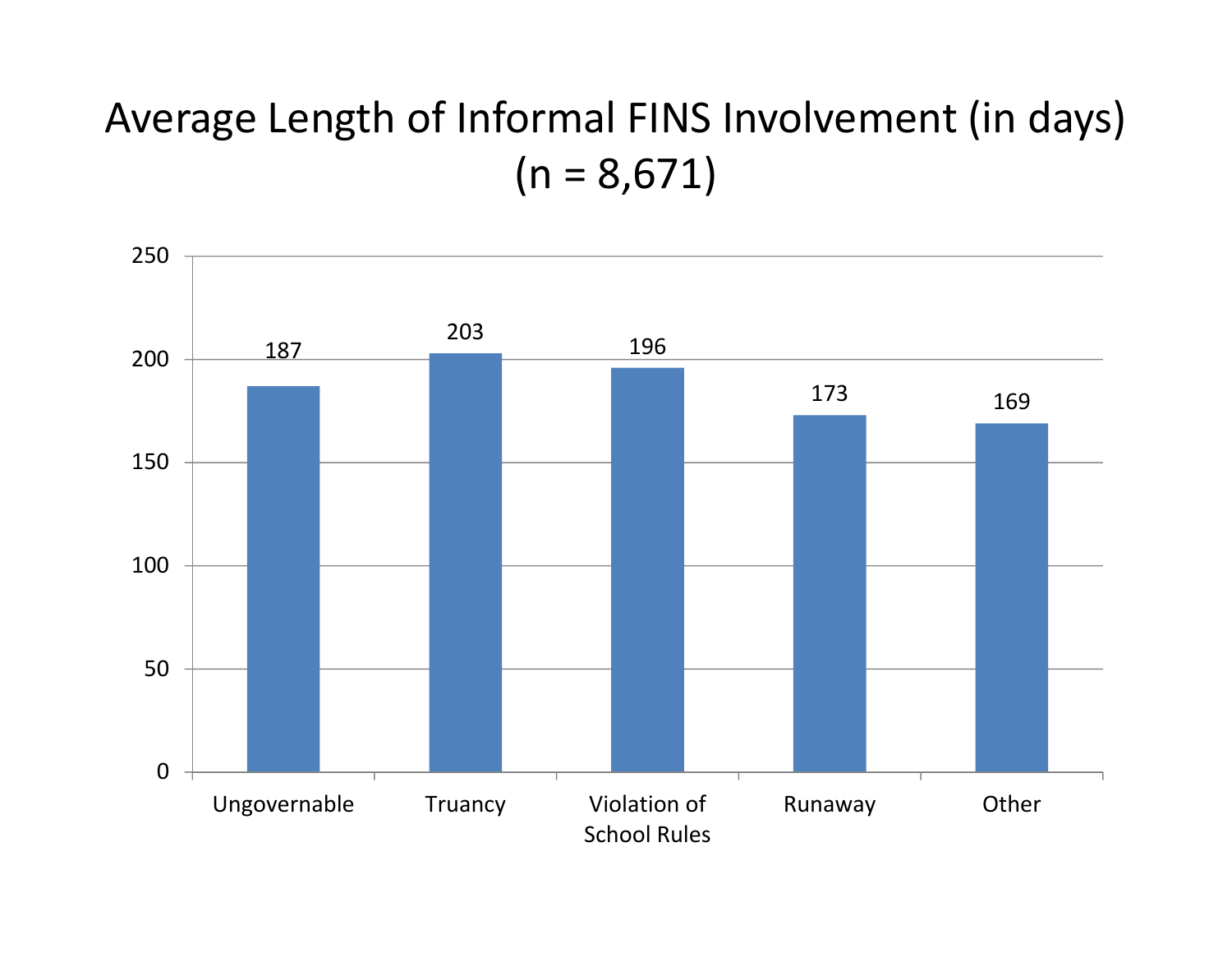### Rate of Informal FINS Referrals by Parish



- 25 parishes accounted for 89% of Informal FINS Referral
- Ungovernable was the most commonbehavior in 30 parishes ; truancy was the most commonbehavior in 27 parishes
- •• The school system was the most referral source in 49 parishes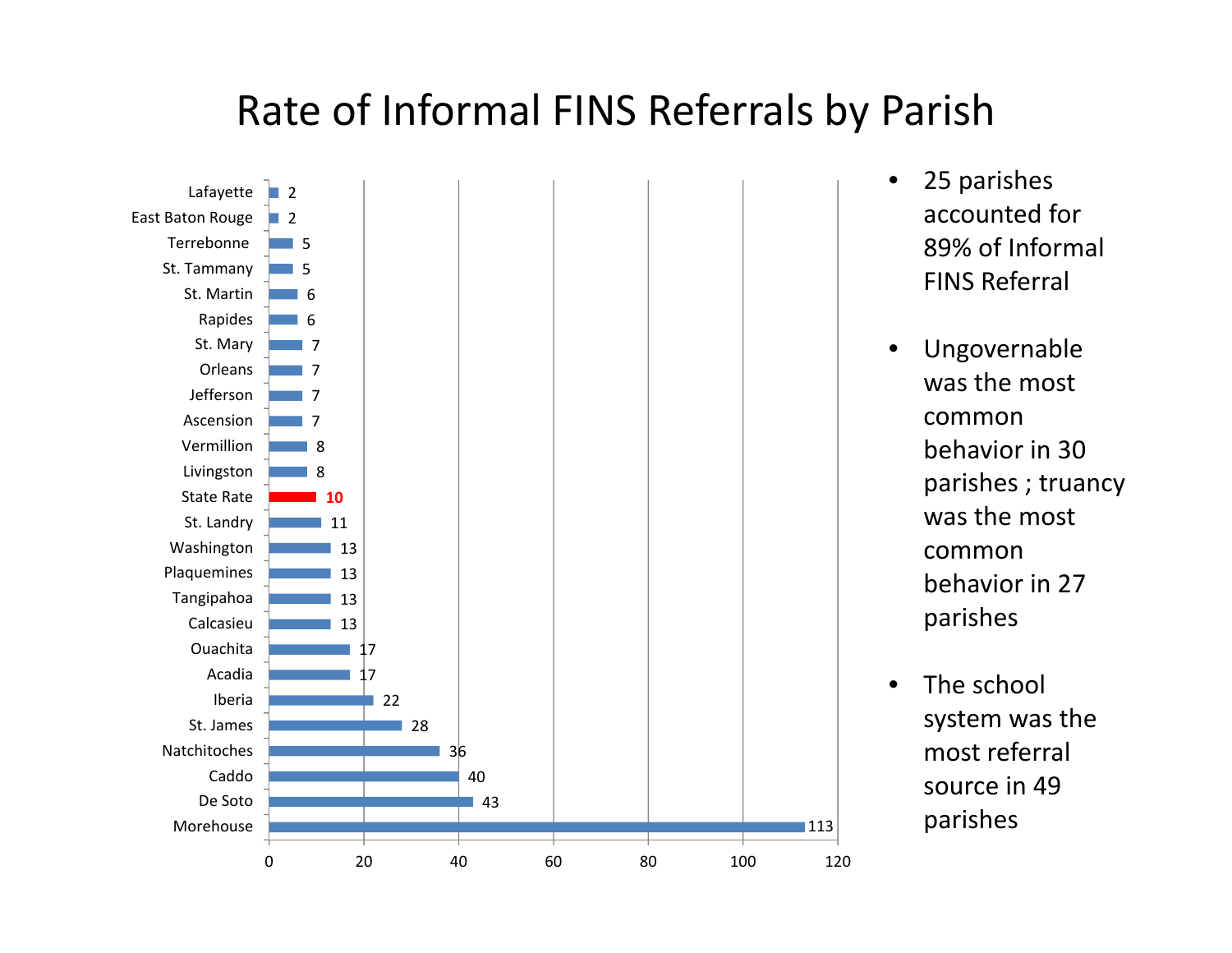# Louisiana Models for Change: **Rapides Parish**



**CENTER ON YOUTH JUSTICE** 

May 20, 2012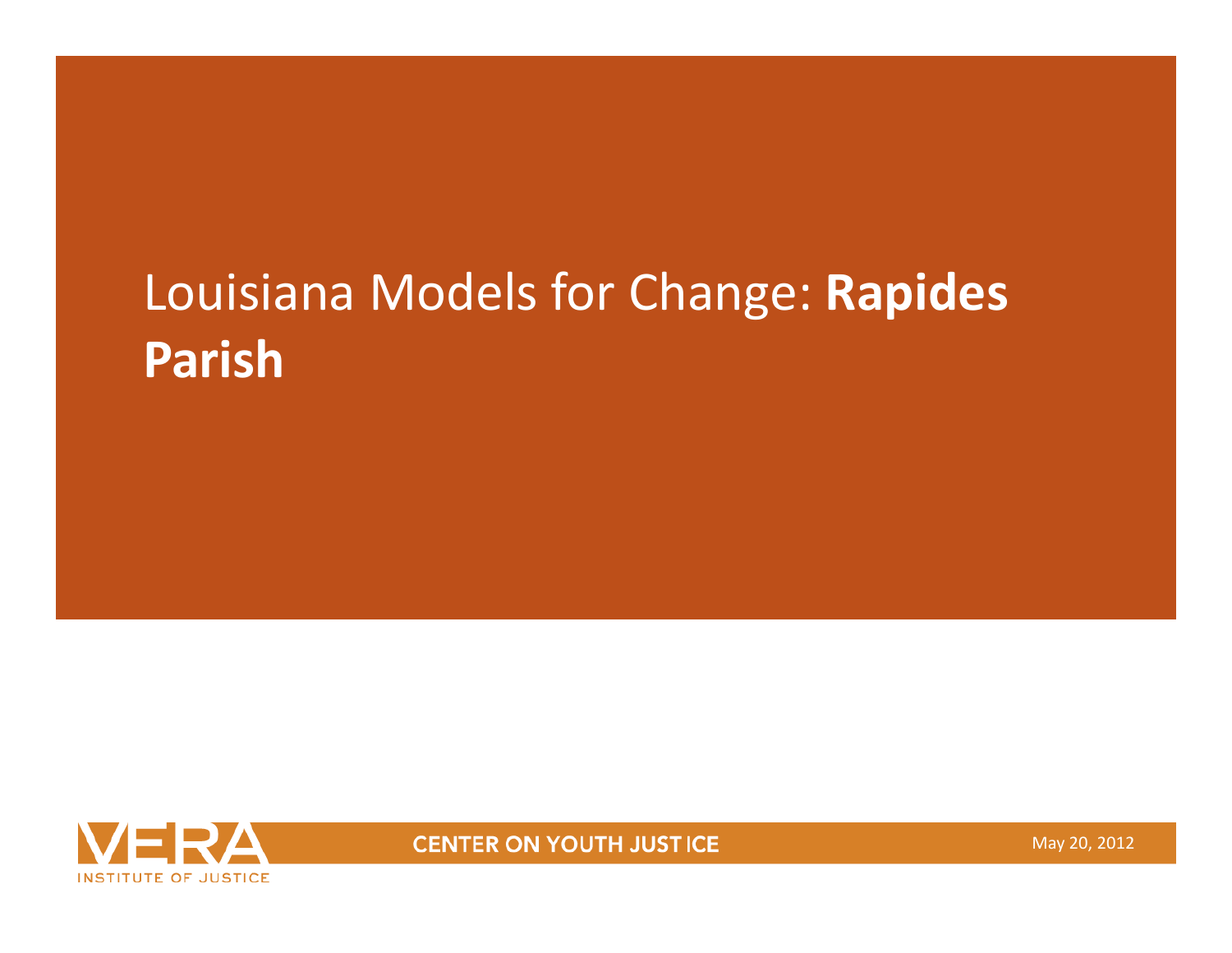### **The MacArthur Foundation awarded Rapides Parish with <sup>a</sup> grant in 2007 focusing on 3 targeted areas of improvement:**

- **Address Disproportionate Minority Contact (DMC)**
- **Expand & improve access to Evidence Based Practices (EBP)**
- **Provide Alternatives to Formal Processing (AFP) through effective community‐based programs & services.**

**Our referral sources began utilizing Informal FINS as an alternative to formal processing, resulting in an increase in the number of referrals to the Informal FINS program.**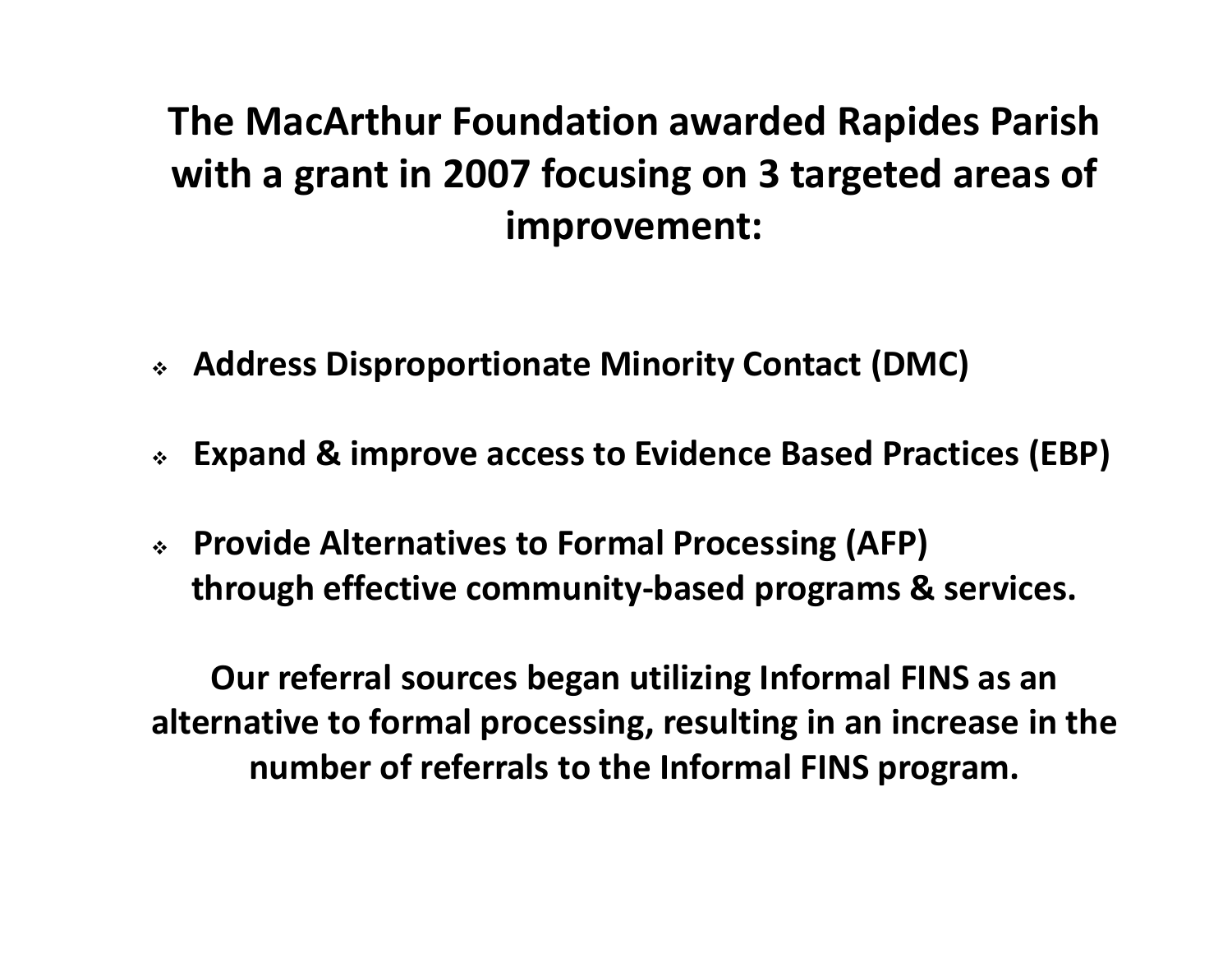### **Rapides Parish Louisiana Models for Change Work**

**Further review & analysis of our Informal FINS data revealed that FINS tended to be over‐used by providers and law enforcement as a "quick fix" response to youth and their families.**

**Rapides set out on <sup>a</sup> mission to educate our referral sources (schools, service providers, law enforcement) on the FINS referral criteria for appropriate referrals.**

 $\dots$  **School Exhaustion Form** 

**Intake Eligibility Criteria**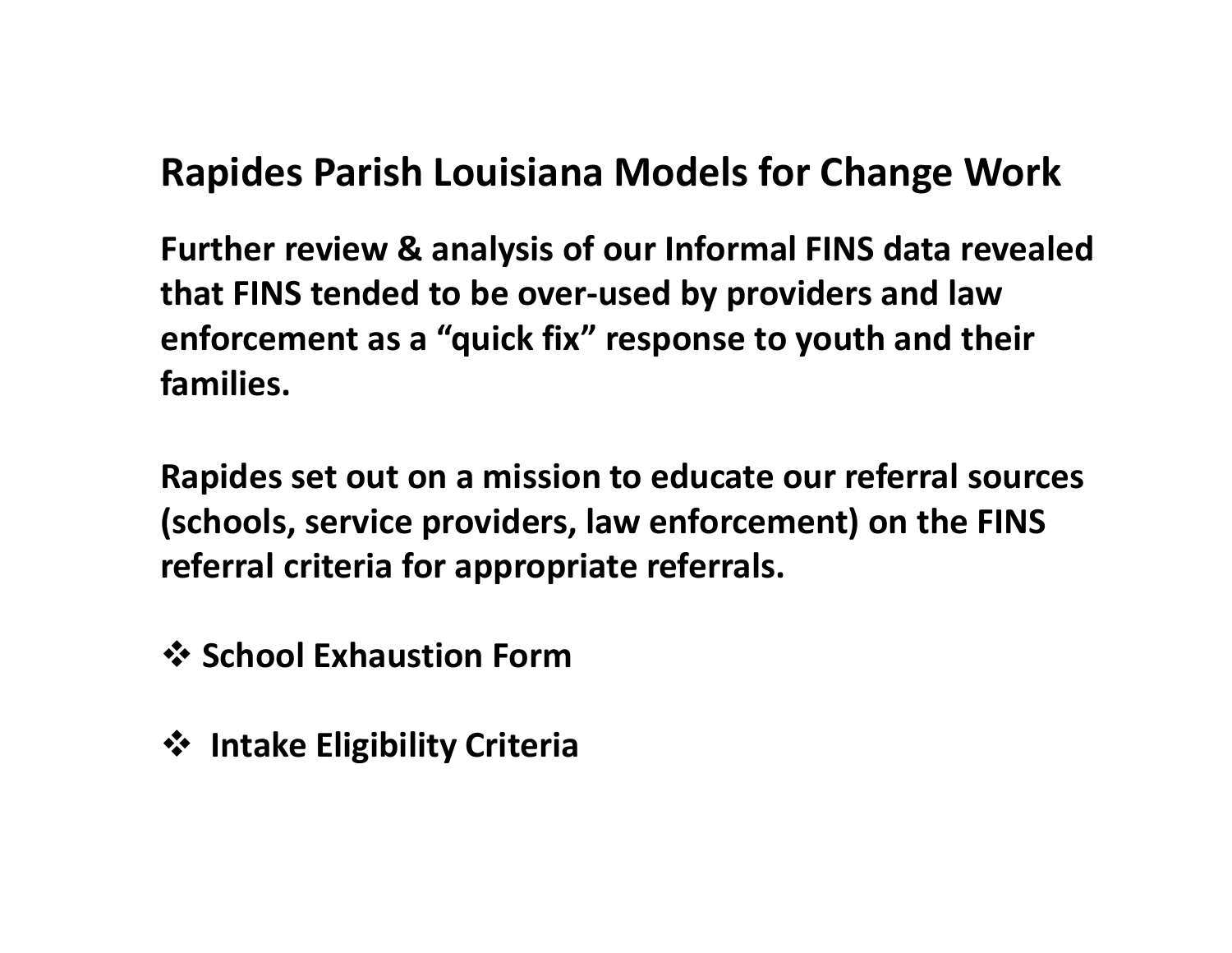#### **Families in Need of Service School Exhaustion Form 726 Washington St Alexandria, La 71301**

| Sex: Race: Caucasian, African American, Hispanic/Latino, Asian, Native America Other: |  |  |
|---------------------------------------------------------------------------------------|--|--|
|                                                                                       |  |  |
|                                                                                       |  |  |
|                                                                                       |  |  |
|                                                                                       |  |  |
|                                                                                       |  |  |
|                                                                                       |  |  |

Article 730 Grounds from the Louisiana Children's Code: Allegations that a family is in need of services must fall in one or more of these following categories: Be specific as possible. School officials must use articles 730.1 or 730.8.

| $\mathsf{DATE}$ : |
|-------------------|
|-------------------|

\_\_\_730.1 Minor child violate school rules and/or Minor is Truant.

Total Absent \_\_\_\_\_ Days Excused \_\_\_\_\_ (Please note: Suspensions are not excused absences / Letters from home do not excuse attendance) \_\_\_730.2 Minor child is ungovernable.

\_\_\_730.3 Minor child is a runaway.

- \_\_\_730.4 Minor has repeatedly possessed or consumed intoxicating beverages, misrepresented age to purchase such beverages or repeatedly loitered around a place that sells such beverages.
- \_\_\_730.5 Minor child has committed an offense applicable only to children. (ex. Curfew, under age drinking, tattooed)
- \_\_\_730.6 Minor child under 10 years of age committed an act that would be a crime if committed by an adult.
- \_\_\_730.7 The Caretaker causes, contributed to the minor child's behavior. (Coupled with allegations of child's misconduct )
- \_\_\_730.8 The Caretaker refused to attend a meeting with the child's teacher, school principal, or other employee regarding truancy, violation of school rules or other educational problems.
- \_\_\_730.9 Child incompetent to proceed with a delinquency m atter under Article 832
- \_\_\_730.10 Child found to be in possession of a handgun

\_\_\_730.11 Child found to be engaged in cyberbullying

**Additional Information: (Please describe behavior and tell us what services you think the child needs.)**

**\_\_\_\_\_\_\_\_\_\_\_\_\_\_\_\_\_\_\_\_\_\_\_\_\_\_\_\_\_\_\_\_\_\_\_\_\_\_\_\_\_\_\_\_\_\_\_\_\_\_\_\_\_\_\_\_\_\_\_\_\_\_\_\_\_\_ \_\_\_\_\_\_\_\_\_\_\_\_\_\_\_\_\_\_\_\_\_\_\_\_\_\_\_\_\_\_\_\_\_\_\_\_\_\_\_\_\_\_\_\_\_\_\_\_\_\_\_\_\_\_\_\_\_\_\_\_\_\_\_\_\_\_\_\_\_\_\_\_ \_\_ \_ Completed by:\_\_\_\_\_\_\_\_\_\_\_\_\_\_\_\_\_\_\_\_\_\_\_\_\_\_\_\_\_\_\_\_\_ Your Title: \_\_\_\_\_\_\_\_\_\_\_\_\_\_\_\_\_\_ Phone: \_\_\_\_\_\_\_\_\_** Possible Measures Taken: (at least 3 of these must be checked with 2 being behavior strategist/counselor and talked to parent) Administrator/s talked with student (Date:  $/$  /  $/$  ) Number of ISS/Out Suspensions: Called and talked with guardian (Date:  $\frac{1}{\sqrt{2}}$  (Date:  $\frac{1}{\sqrt{2}}$  )  $(Date:$   $\frac{1}{2}$   $\frac{1}{2}$ **Home visit** (Date:  $/$  /  $/$  ) 3. **\_\_\_\_\_\_ Had meeting with guardian (Date: \_\_\_/\_\_\_/\_\_\_) \_\_\_\_\_ Child was expelled:**  Child talked to SRO (Date: <u>\_\_/\_\_/\_\_)</u> Notes: Turned in to Child Welfare Attendance Office (Date:  $\bf{C}$ ounseled by School Counselor (Name: **\_\_\_\_\_\_ Referred to Behavior Strategist (Special Ed.) \_\_\_\_\_\_\_\_\_\_\_\_\_\_\_\_ \_\_\_\_\_\_ Referred to School-Based Health** 

**\_\_\_\_\_\_ Referred to \_\_\_\_\_\_\_\_\_\_\_\_\_\_\_ (Date: \_\_\_/\_\_\_/\_\_\_) ++ Must attach: Discipline, Demographic and Attendance records ++ 4/11/2011ck**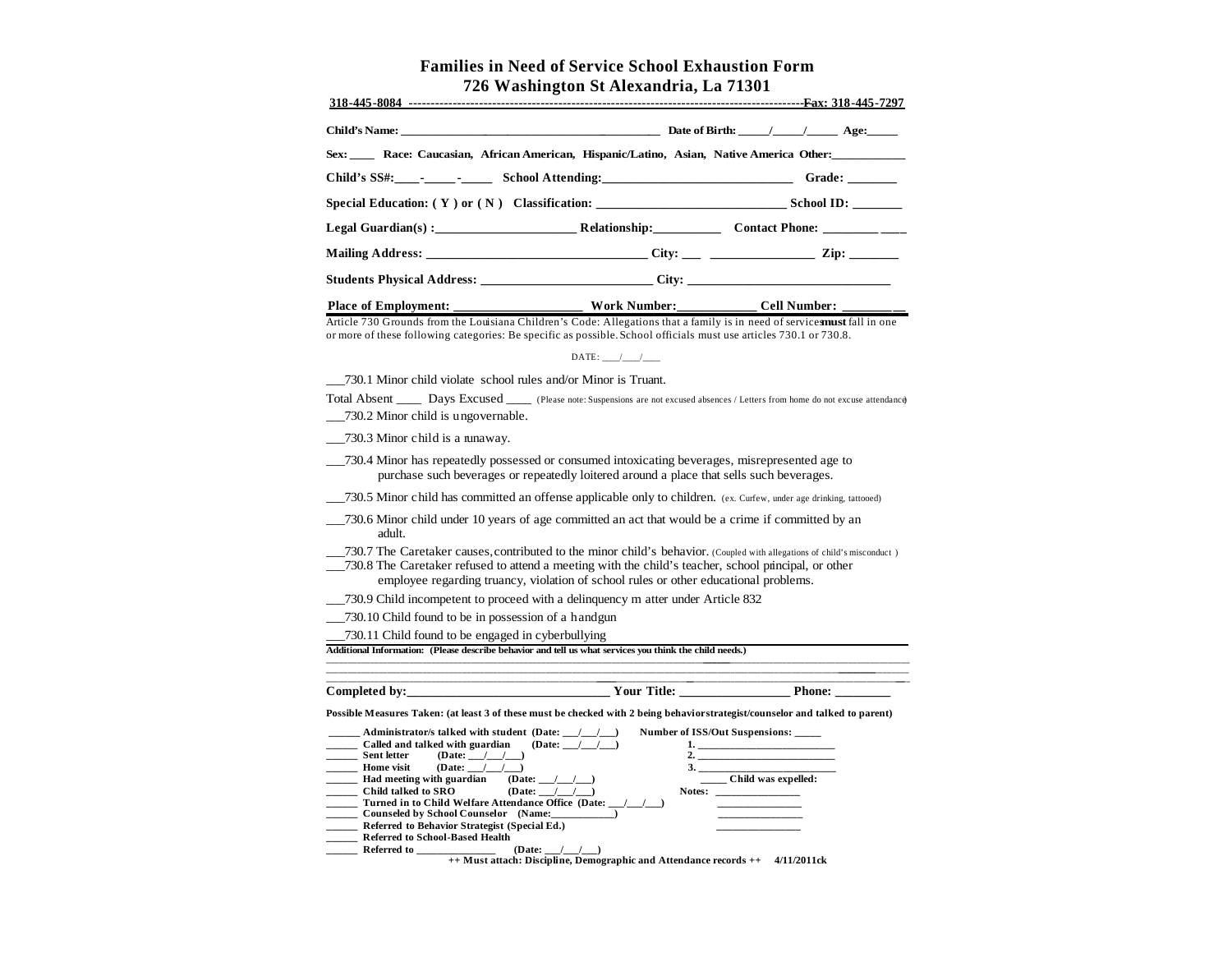#### **Families In Need of Services Complaint Criteria**

**In addition to completion of the check list of Louisiana Children's Codes, two additional attempts must be made by the Rapides Parish School System before the child is eligible for referral to the FINS Office:** 

**(1) The parents must be notified of the problem verbally and made aware that the child is at risk of being turned over to the FINS Office.** 

**(2) The child must have been referred to one of the following:**

- 1. **Behavior Strategist, if classified Special Ed.**
- 2. **School Counselor, if in regular education classes**

**The school counselor and/or behavior strategist, after speaking with the child, can make the recommendation to the FINS Office.** 

**Below is our contact information:**

**Families In Need of Services201 Johnston StAlexandria, La 71301**

Christy Kelley 318.445.8084 ext 217 Title: Primary FINS Officer, Supervisor (full time)

Derrick Kirk 318.445.8084 ext 216 Title: FINS Officer (full time)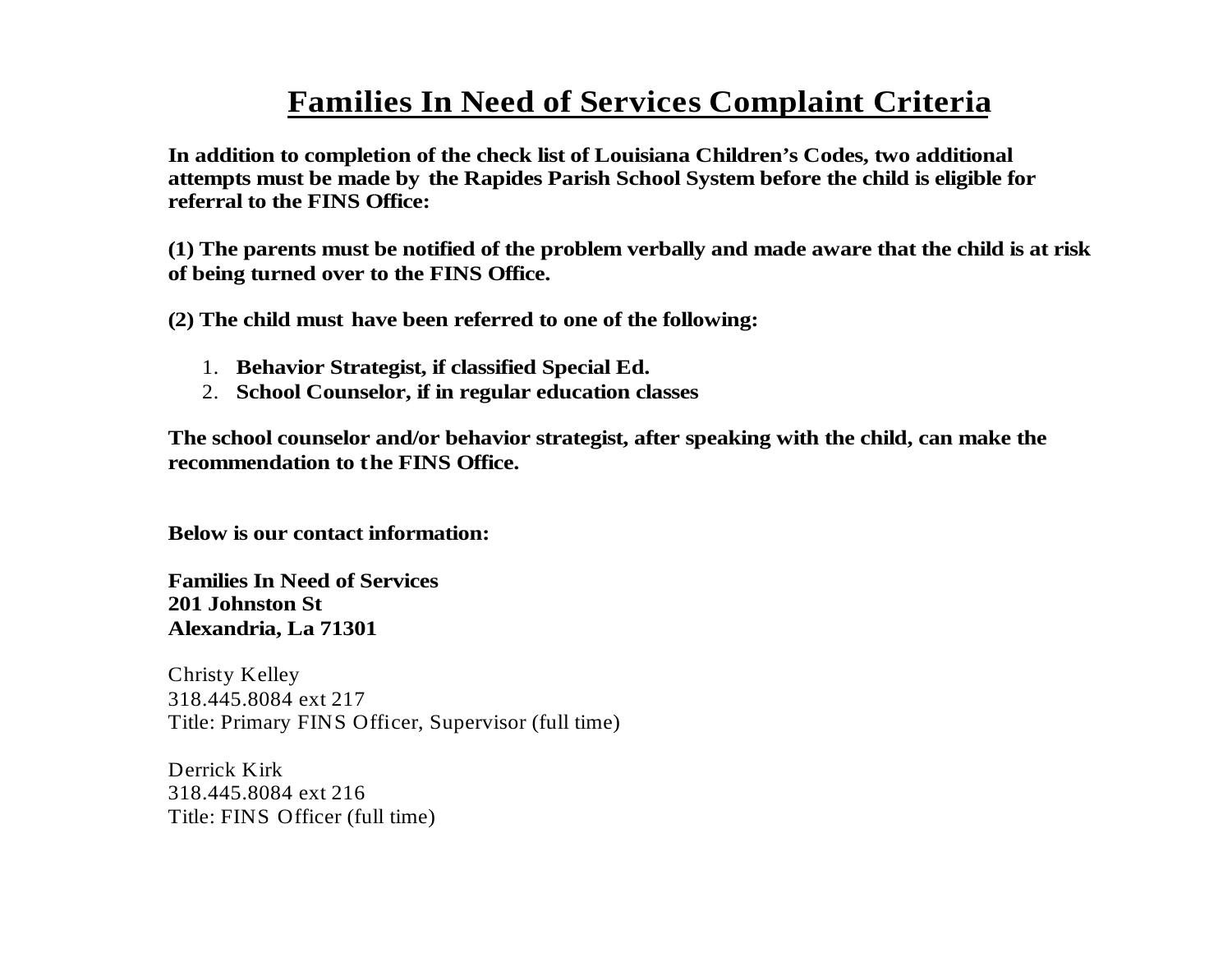#### **Ground for Referral to FINS:**

730.1 Minor child violate school rules and/or Minor is Truant.

730.2 Minor child is ungovernable.

- •Truant reported by parent
- •school related issues reported by parent
- •relocation
- •runaway
- •substance abuse
- •beyond parental control
- •stealing
- •lying
- •peer issues
- •anger
- •eating/sleeping
- •depression
- •violent

730.3 Minor child is <sup>a</sup> runaway.

730.4 Minor has repeatedly possessed or consumed intoxicating beverages, misrepresented age to purchase such beverages or repeatedly loitered around <sup>a</sup> place that sells such beverages.

\_\_\_\_\_\_\_\_\_\_\_\_\_\_\_\_\_\_\_\_\_\_\_\_\_\_\_\_\_\_\_\_\_\_\_\_\_\_\_\_\_\_\_\_\_\_\_\_\_\_\_\_\_\_\_\_\_\_\_\_\_\_\_\_\_\_\_\_\_\_\_\_\_\_\_\_\_\_

730.5 Minor child has committed an offense applicable only to children. (ex. Curfew, under age drinking, tattooed)

730.6 Minor child under 10 years of age committed an act that would be <sup>a</sup> crime if committed by an adult. 730.7 The Caretaker causes, contributed to the minor child's behavior. (Coupled with allegations of child's misconduct )

730.8 The Caretaker refused to attend <sup>a</sup> meeting with the child's teacher, school principal, or other employee regarding truancy, violation of school rules or other educational problems.

730.9 Child incompetent to proceed with <sup>a</sup> delinquency matter under Article 832

730.10 Child found to be in possession of <sup>a</sup> handgun

730.11 Child found to be engaged in cyber‐bullying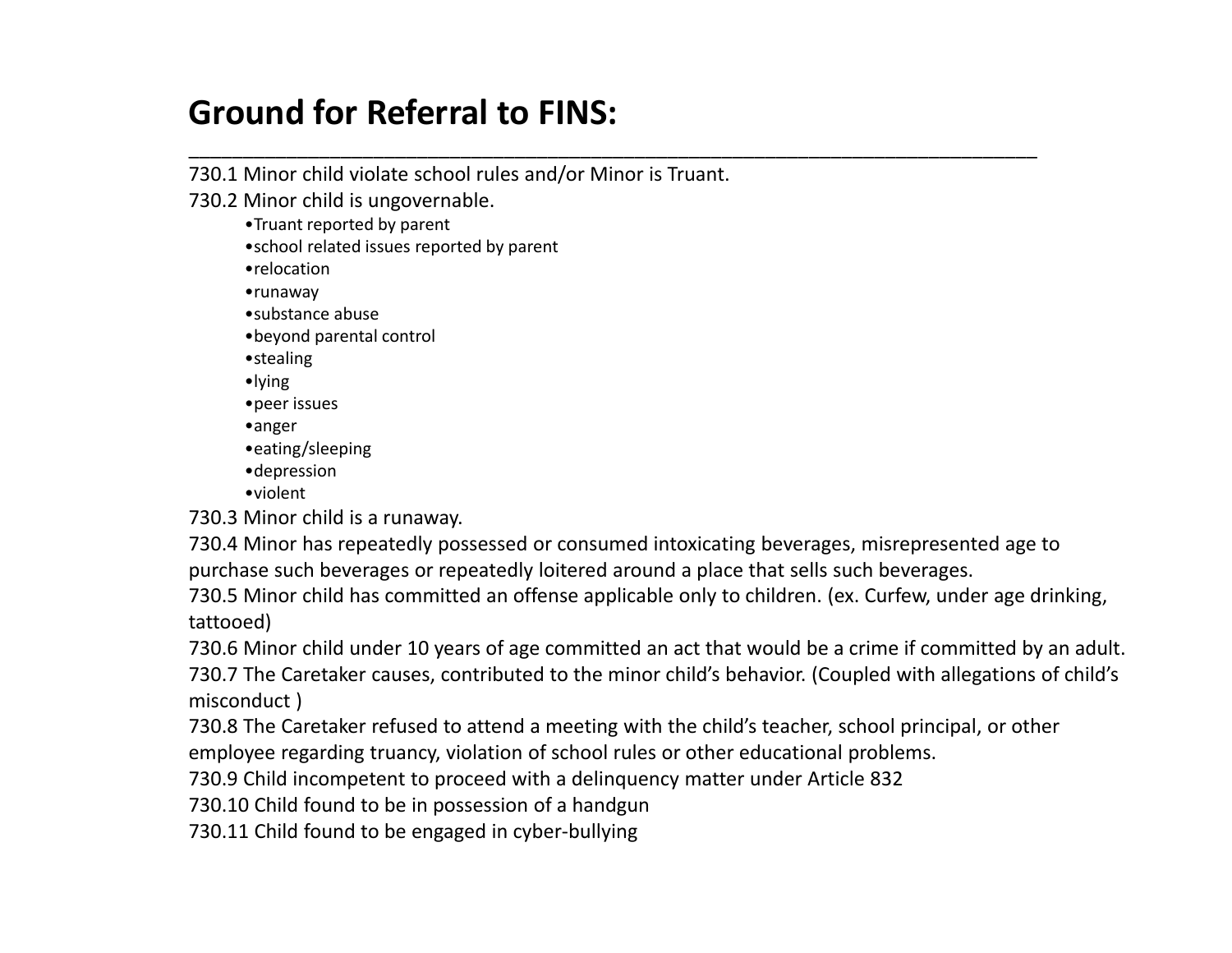#### **CRITERIA TO DETERMINE ELIGIBILITY**:

- Grounds listed in Children's Code Article 730.
- *Child is under 17 years of age.*
- Would complaint be handled better by another agency?
- Should complaint be referred to FINS Formal Process or other formal court process?
- $\clubsuit$  Does the primary child live within the jurisdiction?
- *Youth under the age of 17 who meet the FINS criteria are eligible for judicial intervention following an attempt to engage and serve the youth and family within the FINS continuum.*
- Some youth may be inappropriate for certain FINS services due to behaviors that may create <sup>a</sup> danger for themselves and others. These youth will be provided with screening and appropriate referrals.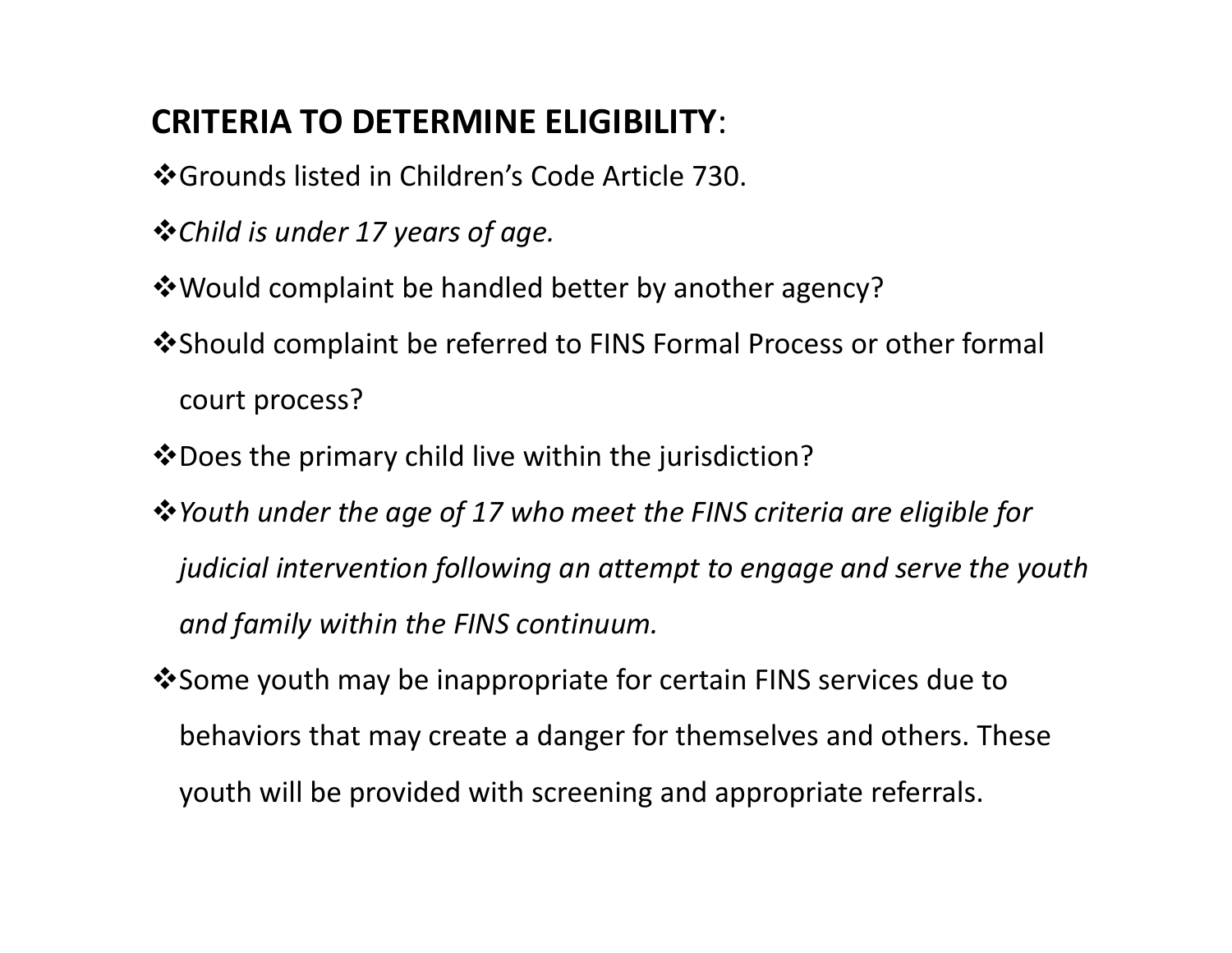## **Families In Need of Services Complaint Criteria for schoolaged youth:**

In addition to completion of the Louisiana Children's Code checklist, two additional attempts must be made by the Rapides Parish School System before the child is eligible for referral to the FINS Office:

(1) The parents must be verbally notified of the problem and made aware that the child is at risk of being turned over to the FINS Office.

(2) The child must have been referred to one of the following:

Behavior Strategist, if classified Special Ed. Behavior Intervention Specialist, if in regular education classes

The school Behavior Intervention Specialist and/or behavior strategist, after speaking with the child, can make the recommendation to the FINS Office.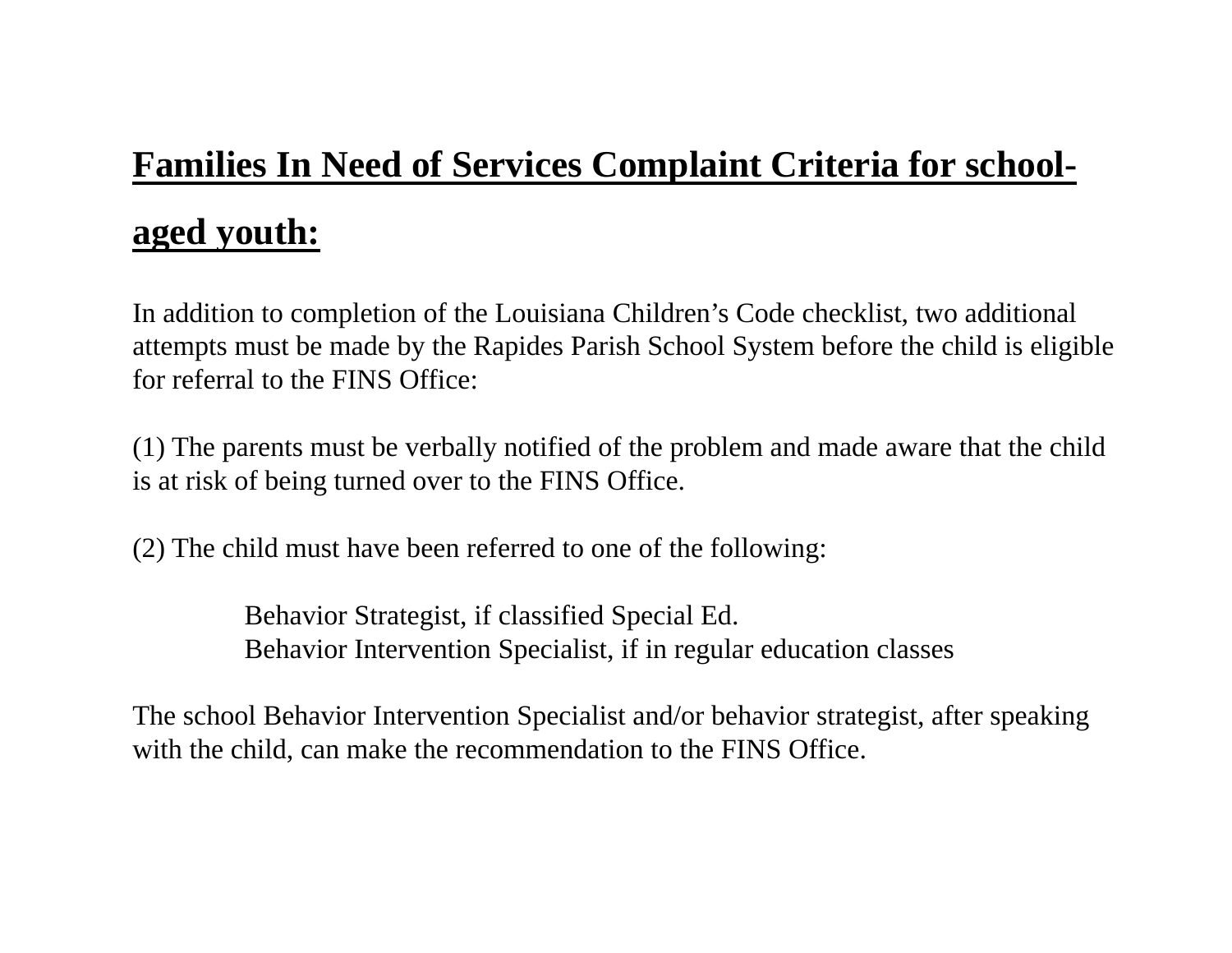### **Families In Need of Services Complaint Criteria for Law**

### **Enforcement Agencies:**

In addition to meeting criteria of the Louisiana Children's Code for status offenders, attempts must be made by the Rapides Parish Law Enforcement agencies before the youth is eligible for referral to the FINS Office:

The parents/guardian of the minor must be notified of the offense verbally and be made aware that the juvenile is at risk of being turned over to Juvenile Court system.

Youth and parent must be counseled and voluntarily agree to a FINS referral in lieu of juvenile court.

The Law Enforcement agency must submit demographic information and the incident report to the FINS Office.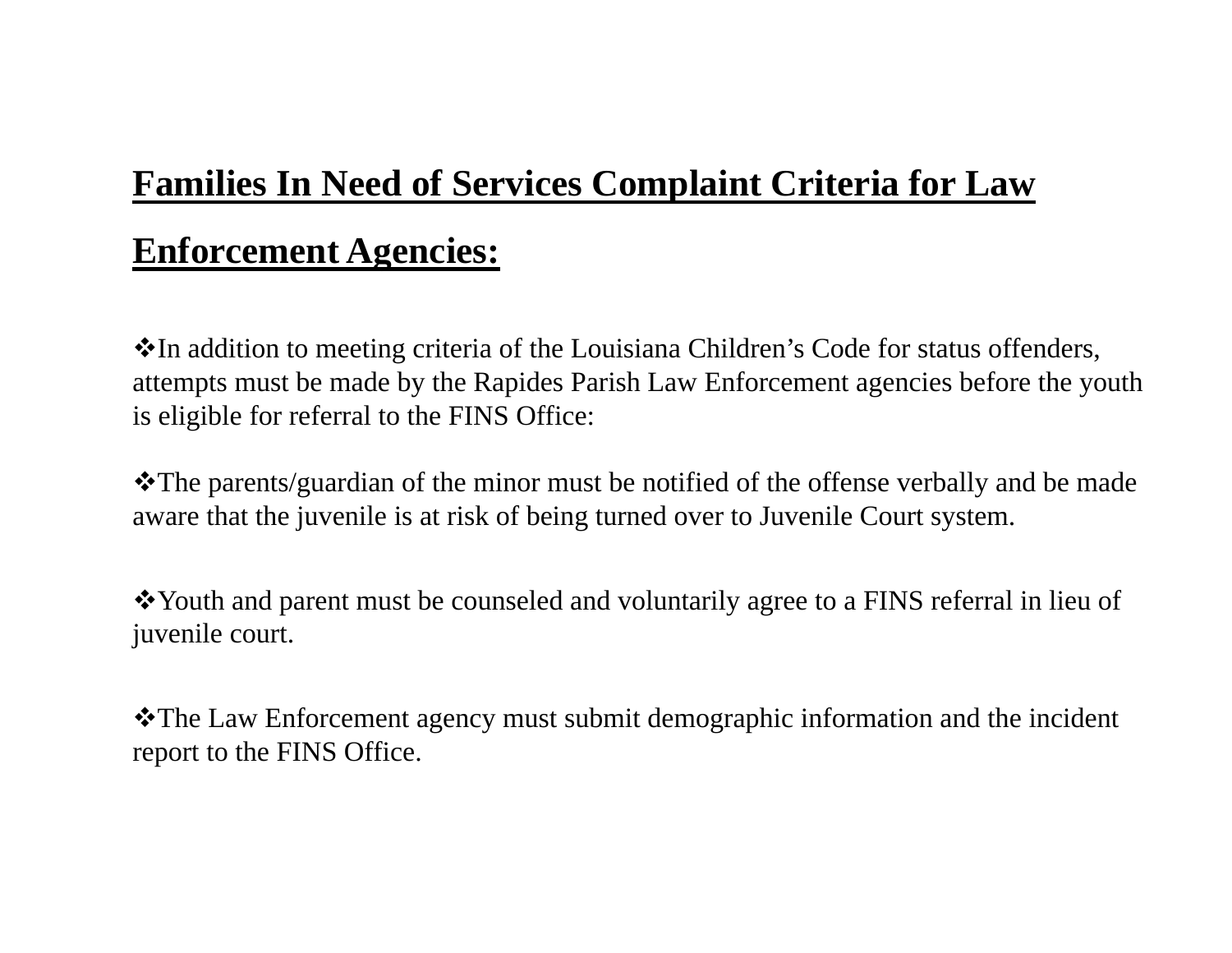#### **Families In Need of Services Complaint Criteria for DCFS:**

•Families receiving services with the Department of Children and Family Services are ineligible for Informal FINS Services.

•The youth, if residing with a legal guardian, can be considered for Informal FINS services upon release from DCFS monitoring.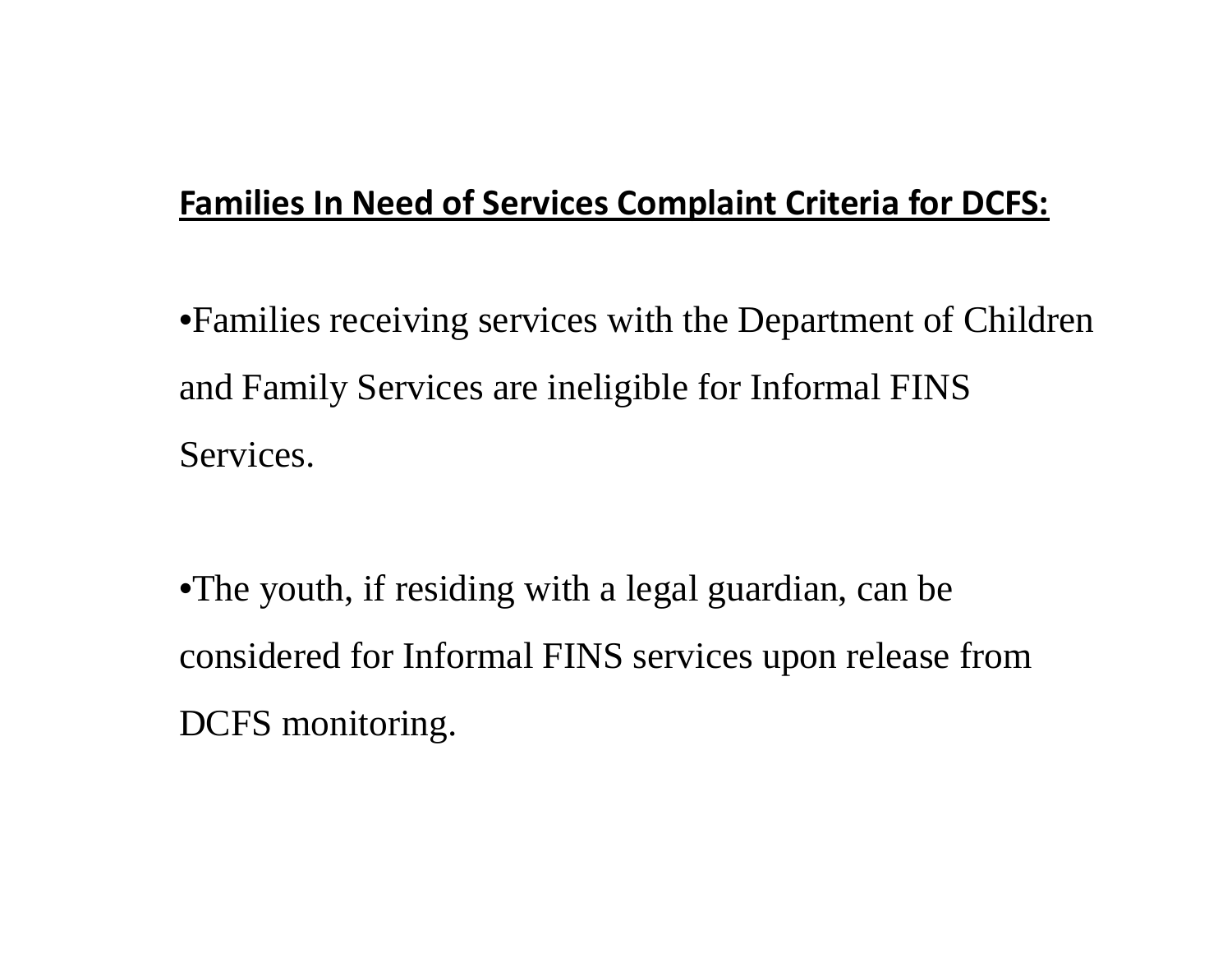### **Families In Need of Services Complaint Criteria for Mental Health Providers and other referral agencies:**

•In addition to completion of the Louisiana Children's Code checklist, attempts must be made by the agencies before the child is eligible for referral to the FINS Office.

•The family must agree to attend <sup>a</sup> meeting with the Families In Need of Services office and be willing to engage in services to which they are referred.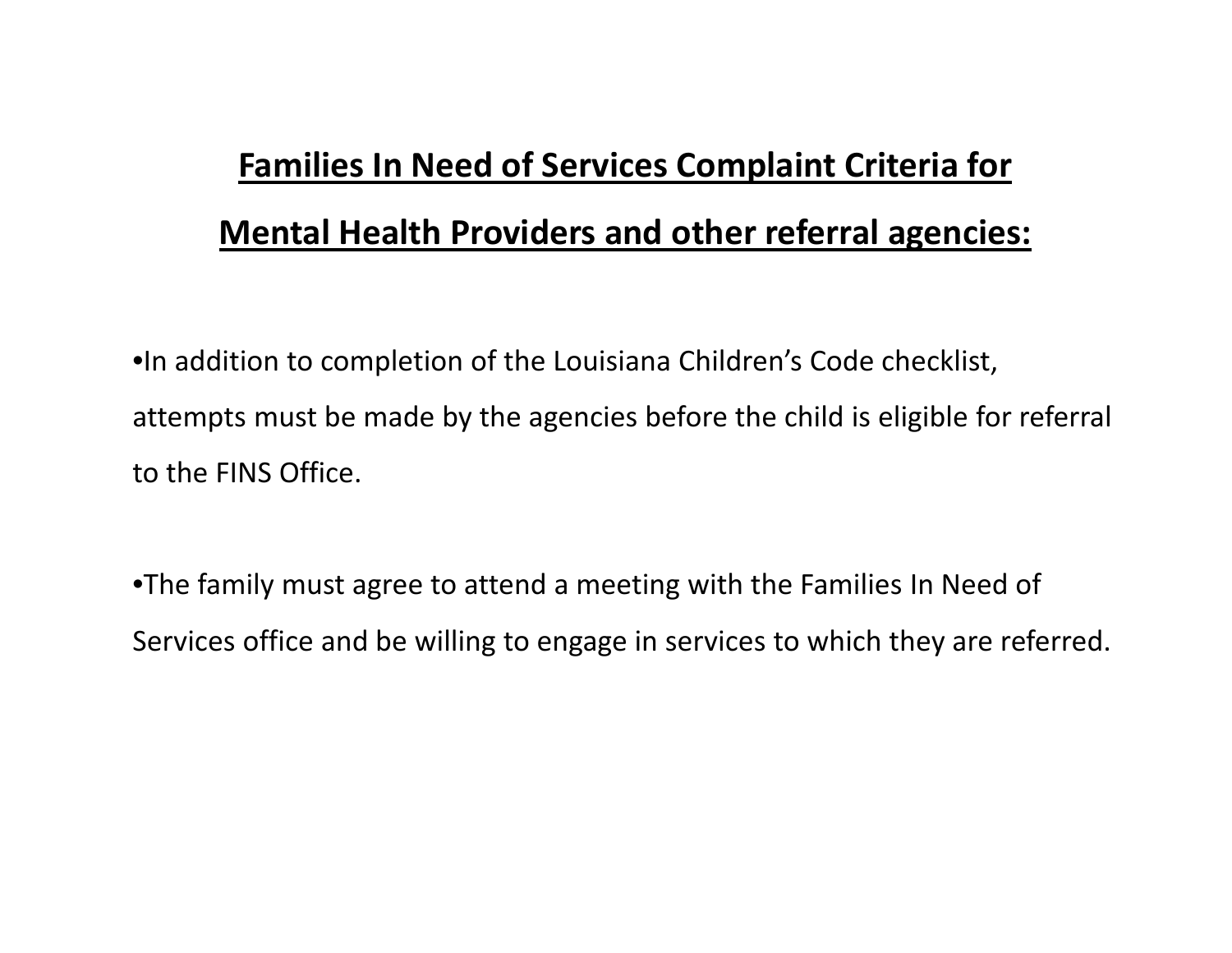#### **Complaints Received**

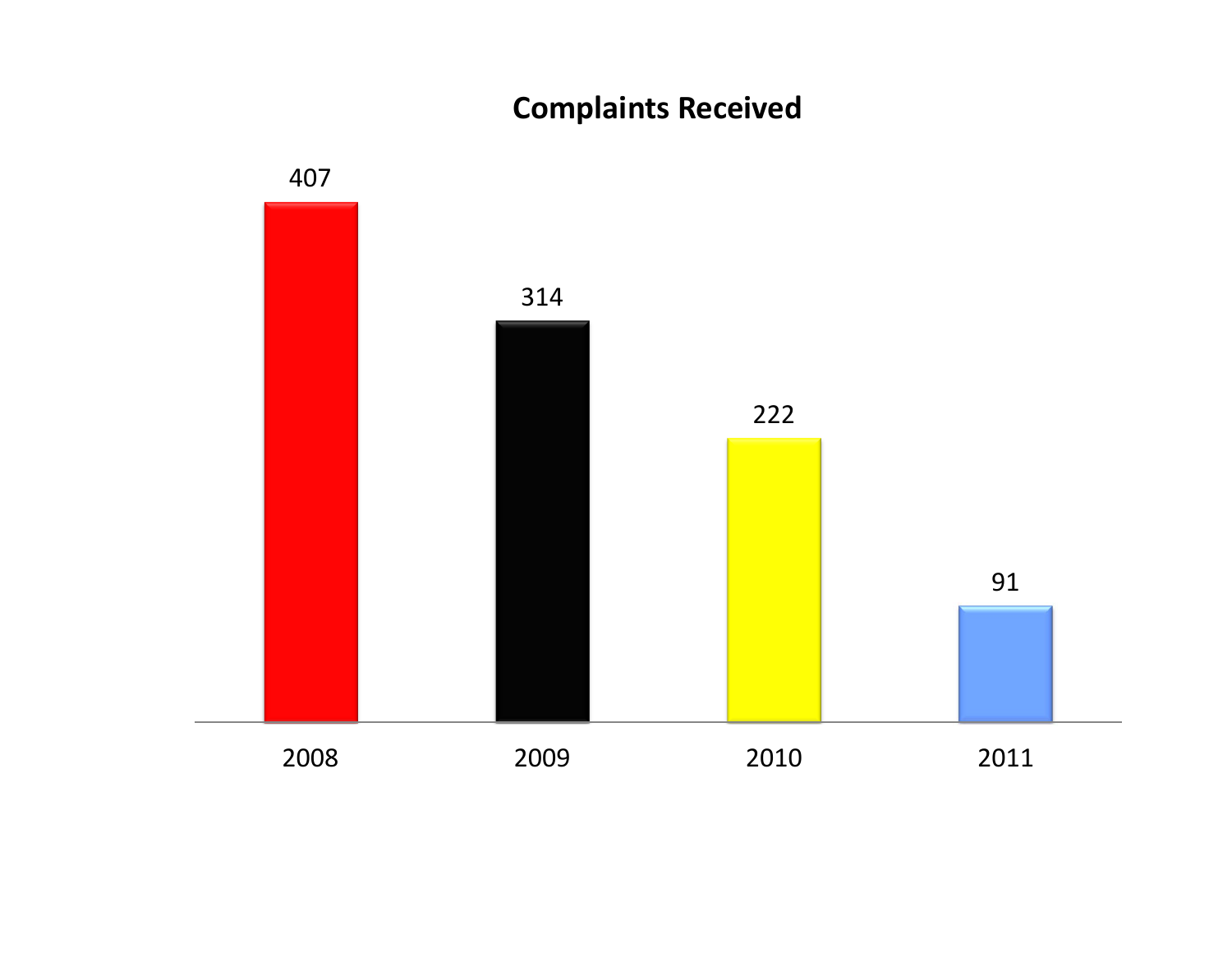### Informal FINS Complaint Source

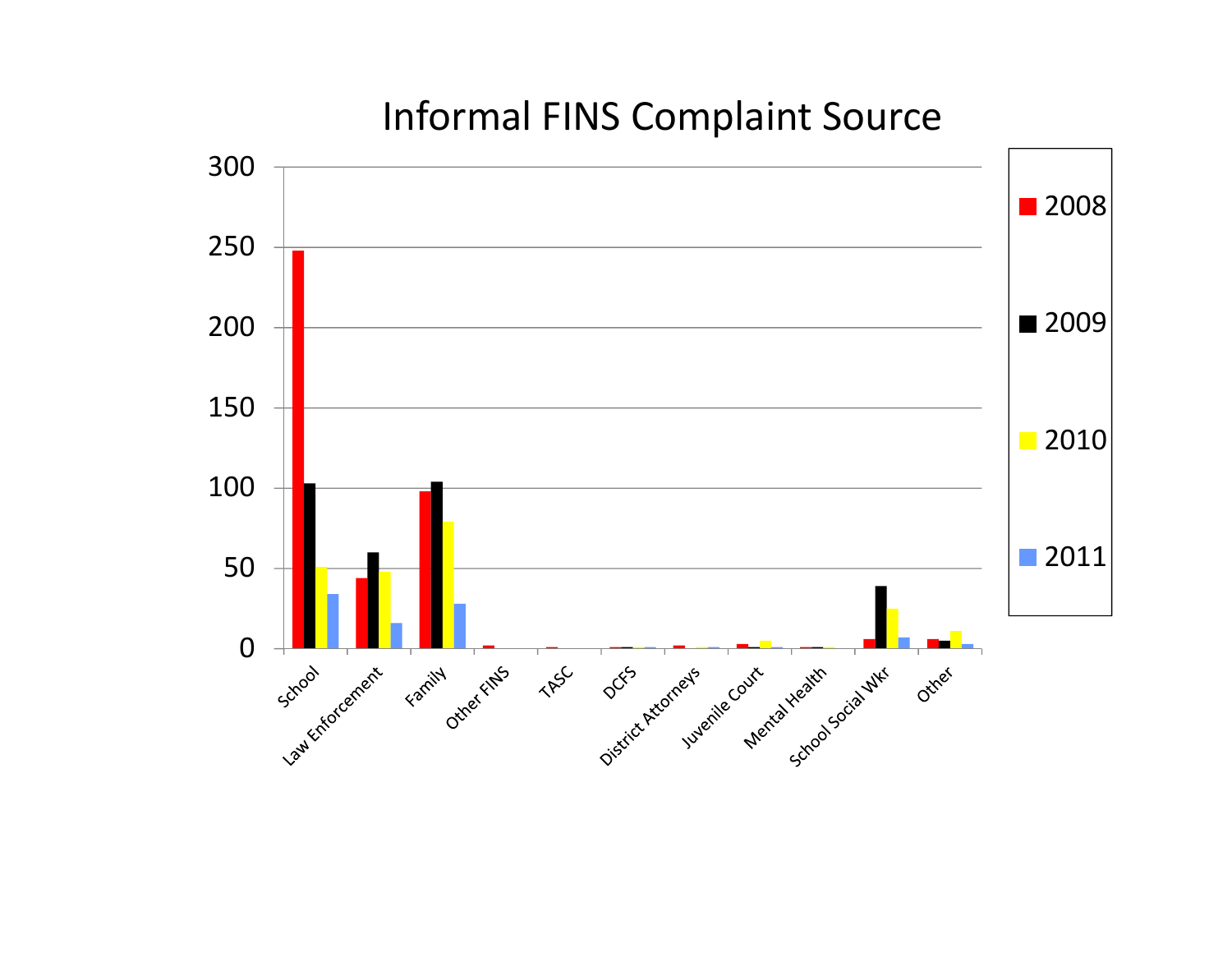**Targeting the Informal FINS population through the use of the School Exhaustion Form and Adherence to Eligibility Criteria has resulted in the following:**

- Law Enforcement: Improved Counsel & Release efforts with an increase in referrals to MST.
- Schools: Improved Positive Behavioral Supports within the school, increased referrals to MST, and increased Interagency Service Coordination (ISC) efforts.
- ❖ Fewer admissions to Secure Detention.
- Fewer youth sent to court for Formal Processing.
- A shift in the community's mindset from viewing Informal FINS as <sup>a</sup> stepping stone to propel youth toward Formal Processing, to instead as a triage service for Status Offenders who meet the Informal FINS criteria.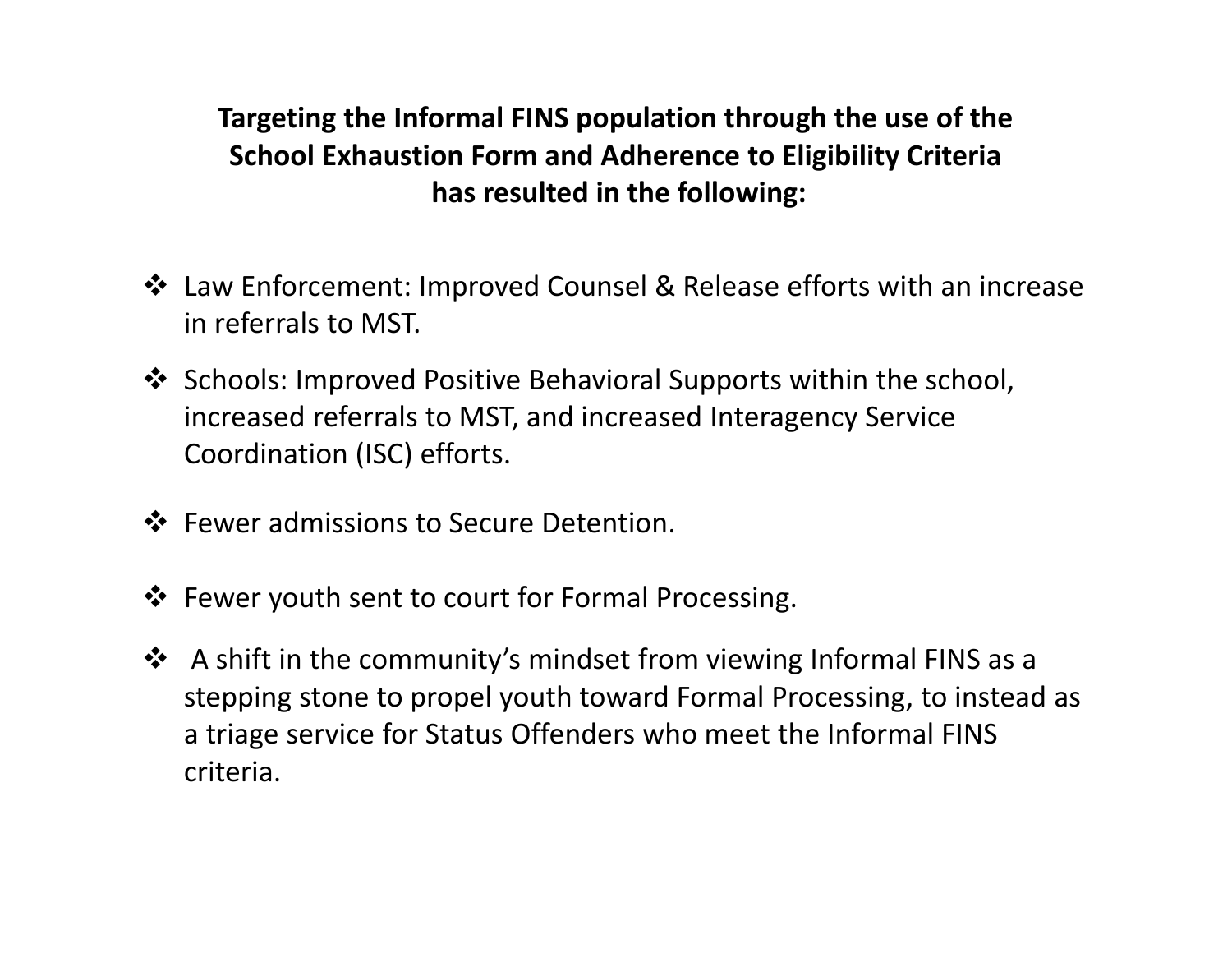#### **Other Observations…**

Those youth who are placed in Secure Detention and/or appear in Formal Court, are identified as high‐needs youth who require access to services that will appropriately address their presenting challenges.

# Looking Forward…

Rapides Parish looks forward to continued partnerships with Community Providers, Educators, and Law Enforcement to ensure that youth and families are adequately referred & assessed, resulting in needs being sufficiently addressed & met across all systems.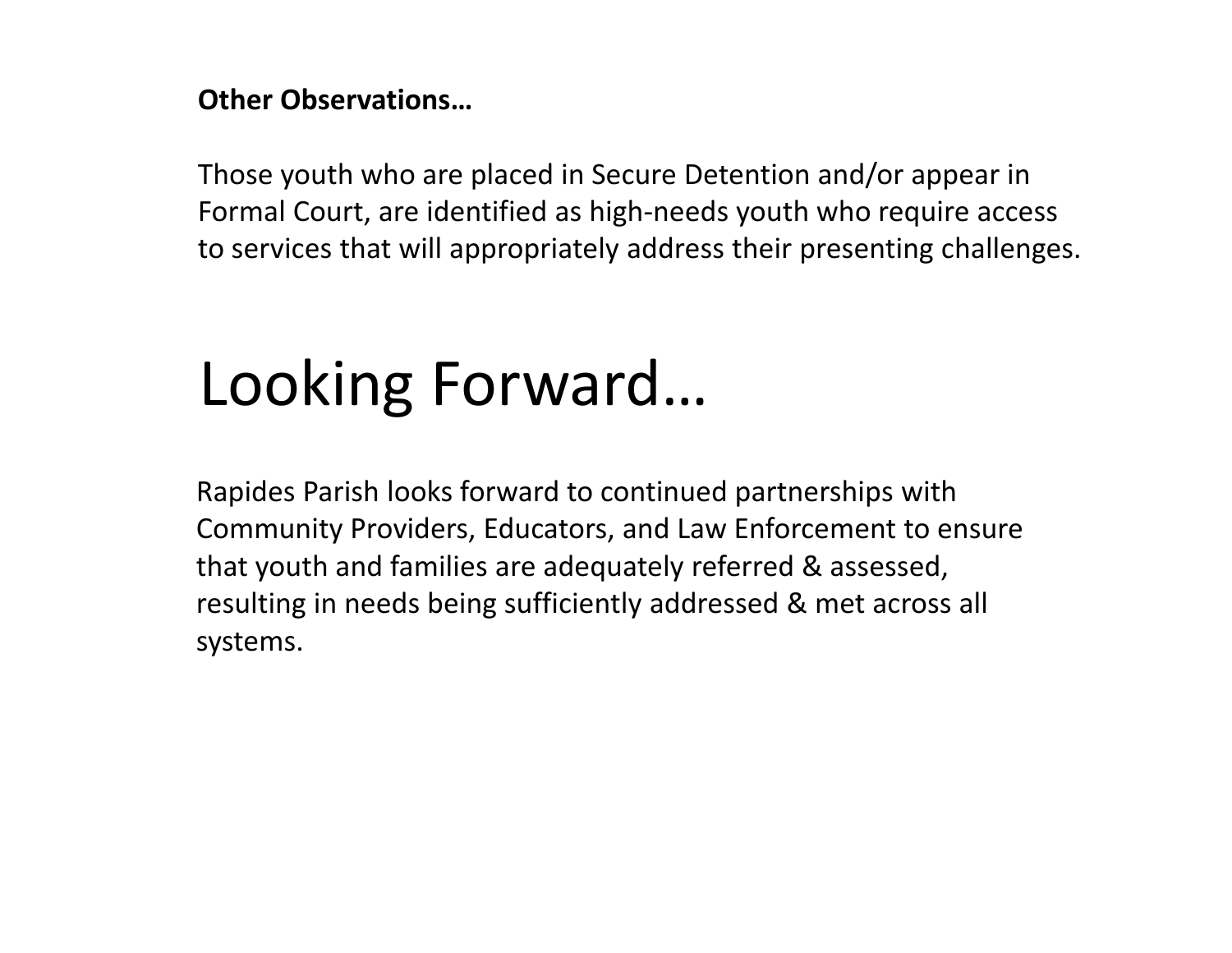# Louisiana Models for Change: **Calcasieu Parish**



**CENTER ON YOUTH JUSTICE** 

May 20, 2012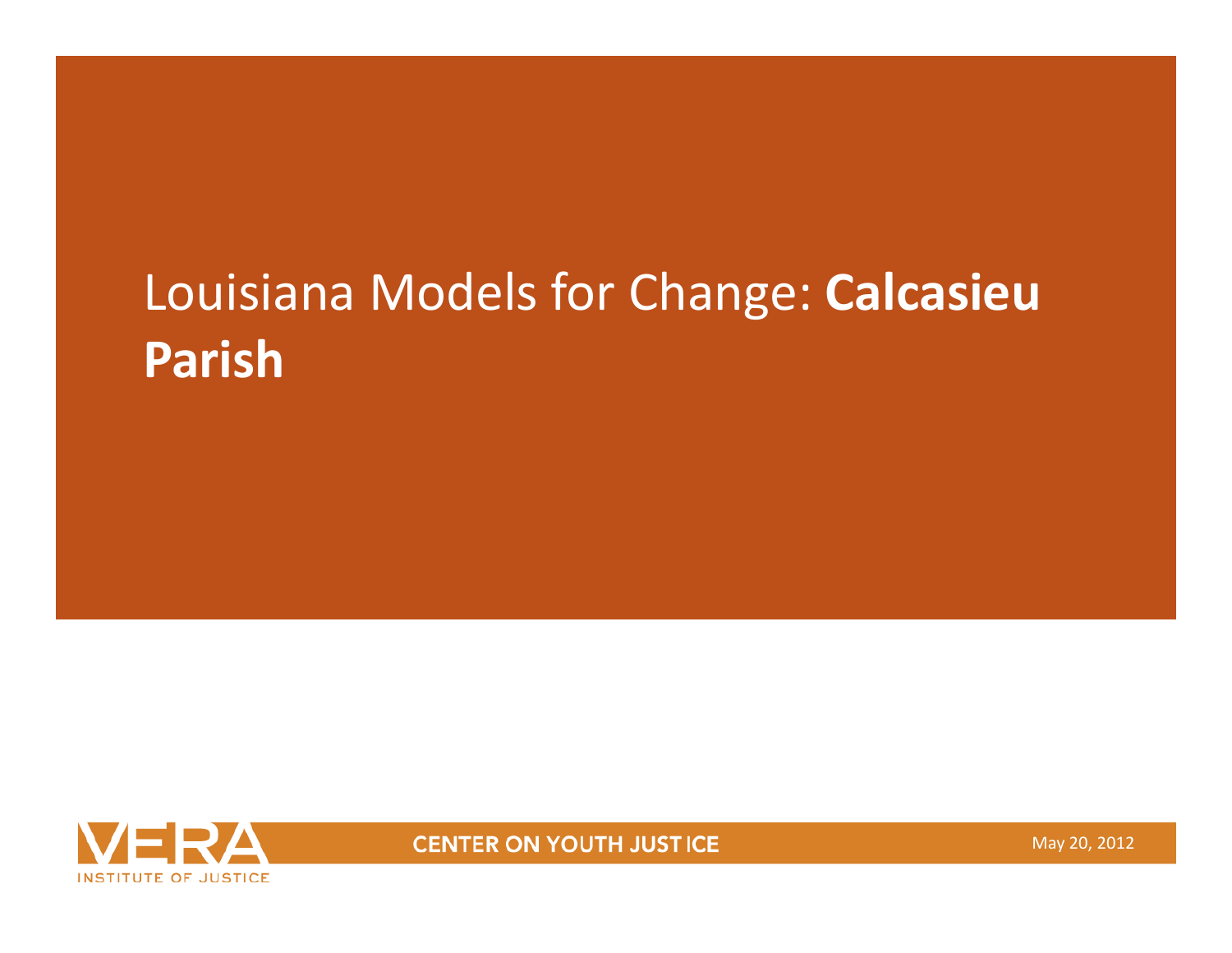### **Calcasieu Parish MARC**

#### **Multi‐Agency Resource Center**

- The center is <sup>a</sup> collaborative project of the Calcasieu Parish Office of Juvenile Justice Services and the Calcasieu Children and Youth Planning Board.
- The goal is to provide <sup>a</sup> single entry and service point for youth and families receiving juvenile services in the parish. The Office of Juvenile Justice Services serves as lead agency for MARC with technical assistance provided by the MacArthur Foundation.



**CENTER ON YOUTH JUSTICE**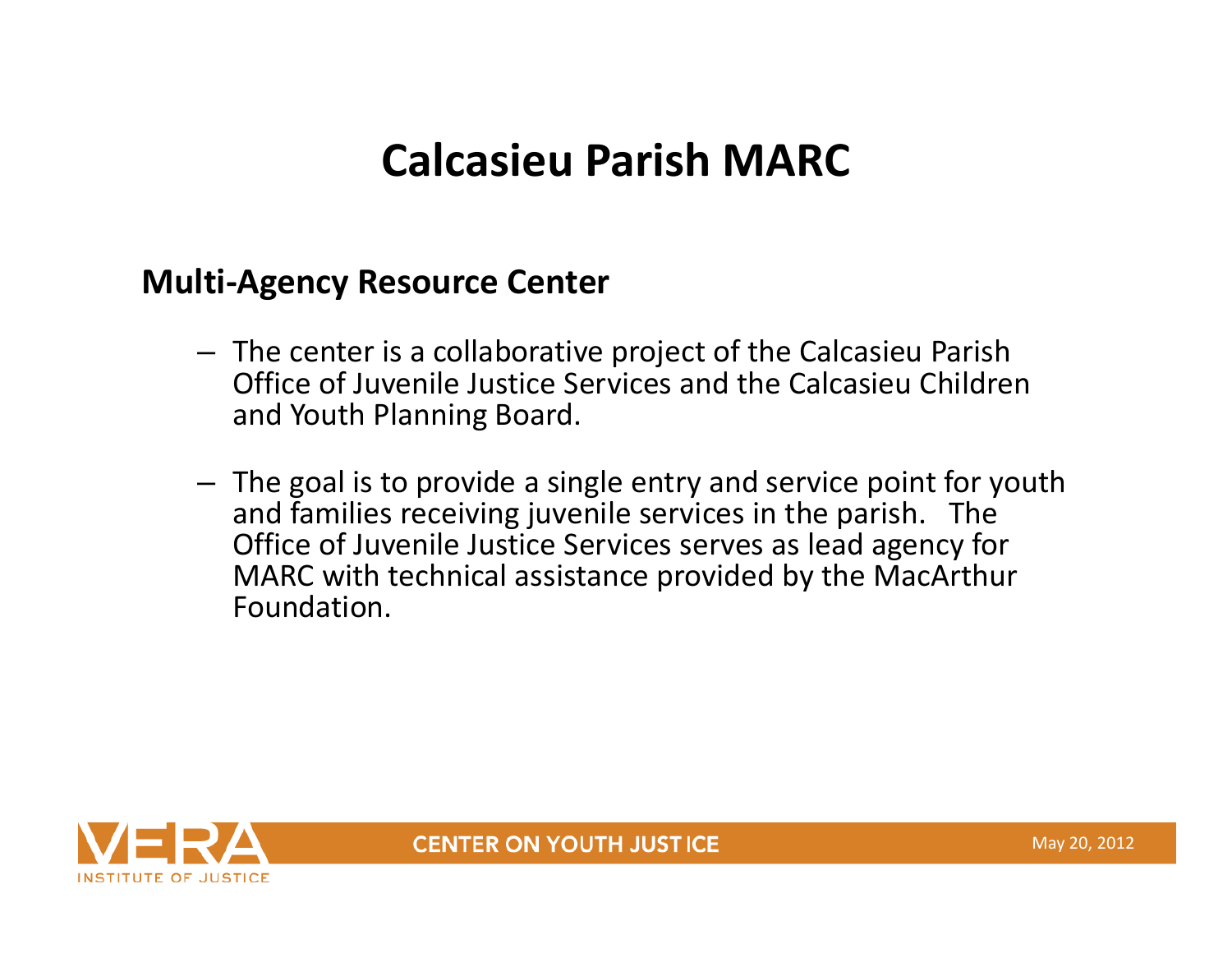### **Calcasieu Parish MARC**

#### •**FINS Process:**

MARC provides the single point of entry to FINS referrals. However, the MARC also serves as <sup>a</sup> resource for all families and youth for any type of assistance. If the need of the family does not meet the FINS criteria, the family is provided informational resources or referrals to the most appropriate service provider.

### • **Goals of MARC:**

- Provide youth and families with <sup>a</sup> single access point.
- Provide on‐site screening and assessments of youth.
- Reduce law enforcement processing times.
- Reduce time between arrest and intake.
- Coordinated services
- Promote public safety and wellbeing.

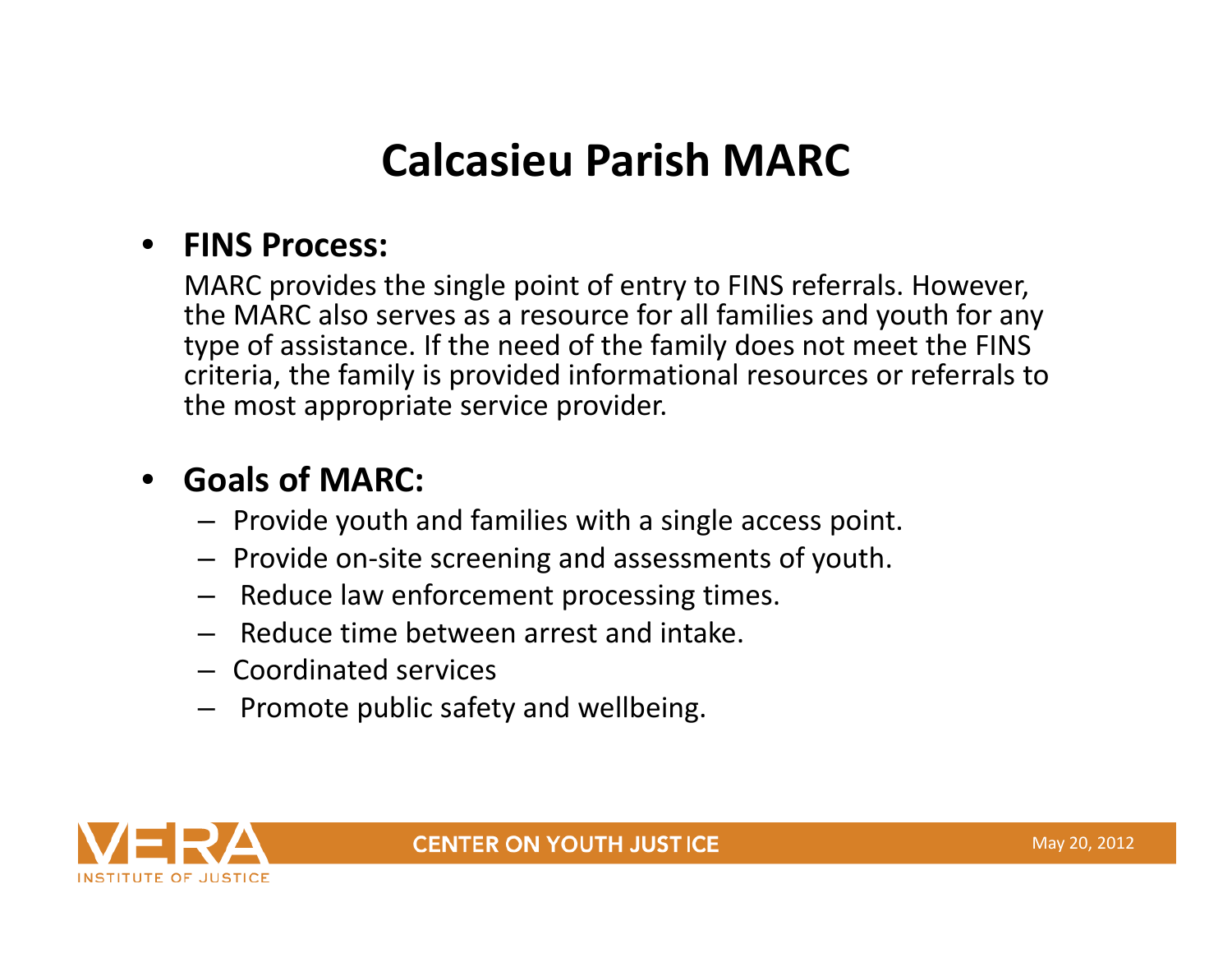### **Calcasieu Parish MARC**

#### **Target Population**:

### *Delinquent Offenders:*

- –10‐17 years old
- Detention Screening Instrument non‐secure recommendation

### *Status Offenders:*

- Runaway
- Truants
- –Ungovernable
- other FINS criteria



#### **CENTER ON YOUTH JUSTICE**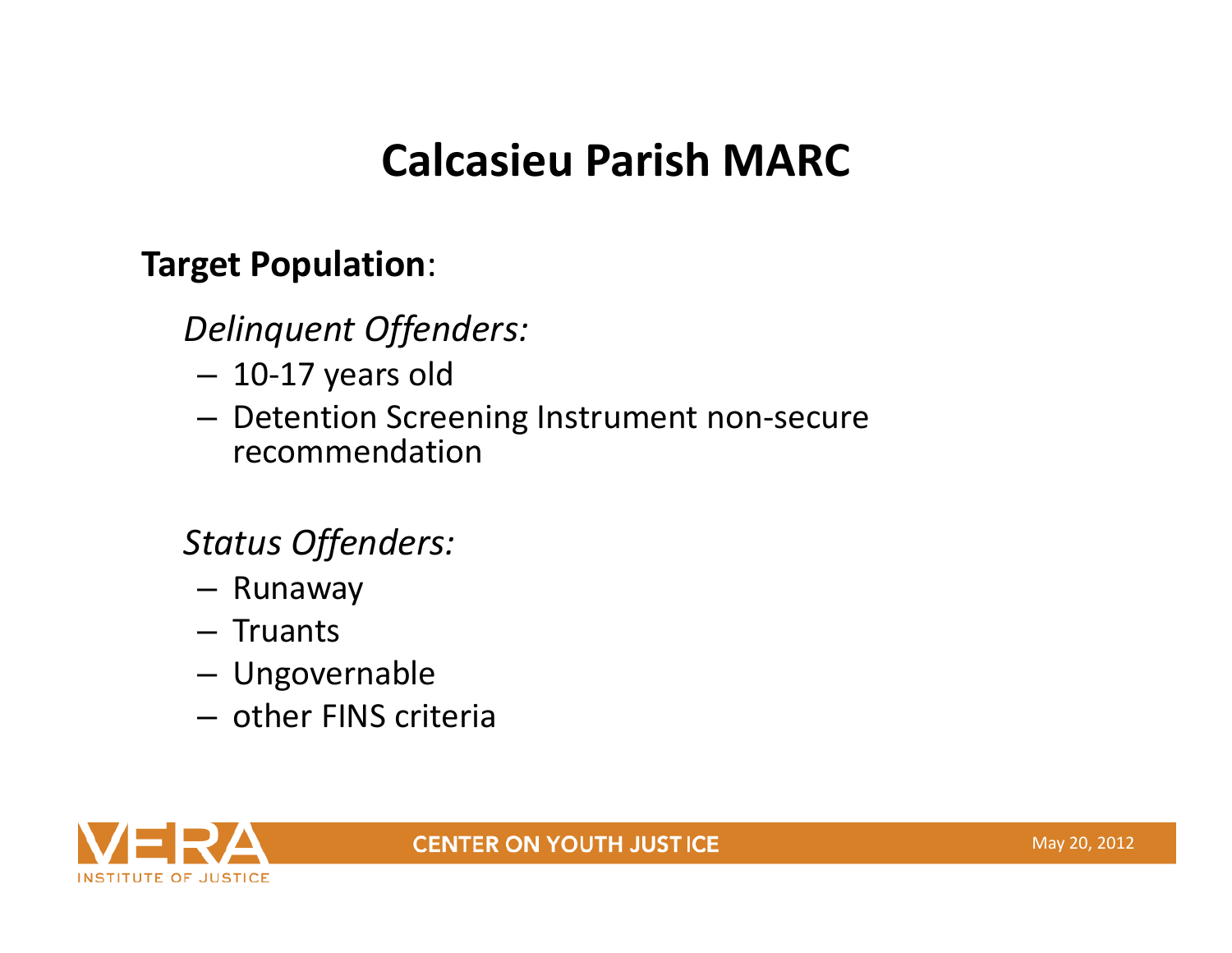### **Calcasieu Parish WTF**

### **Working Together for Families (WTF) Staffing Process**

- • *Working Together for Families* is an interagency collaboration designed to provide cooperative case management services to families involved in Calcasieu Parish's juvenile justice and child welfare systems.
- $\bullet$  The three agencies involved are: **The Calcasieu Office of Juvenile Justice Services**, **Department of Children and Family Services** and the **Office of Juvenile Justice**.
- • The primary feature of this collaborative effort is proactive, interagency staffing that serve as <sup>a</sup> forum for front line and management staff of WTF agencies to assess and address the needs of shared clients to promote safety, family maintenance, and permanency for children.



**CENTER ON YOUTH JUSTICE**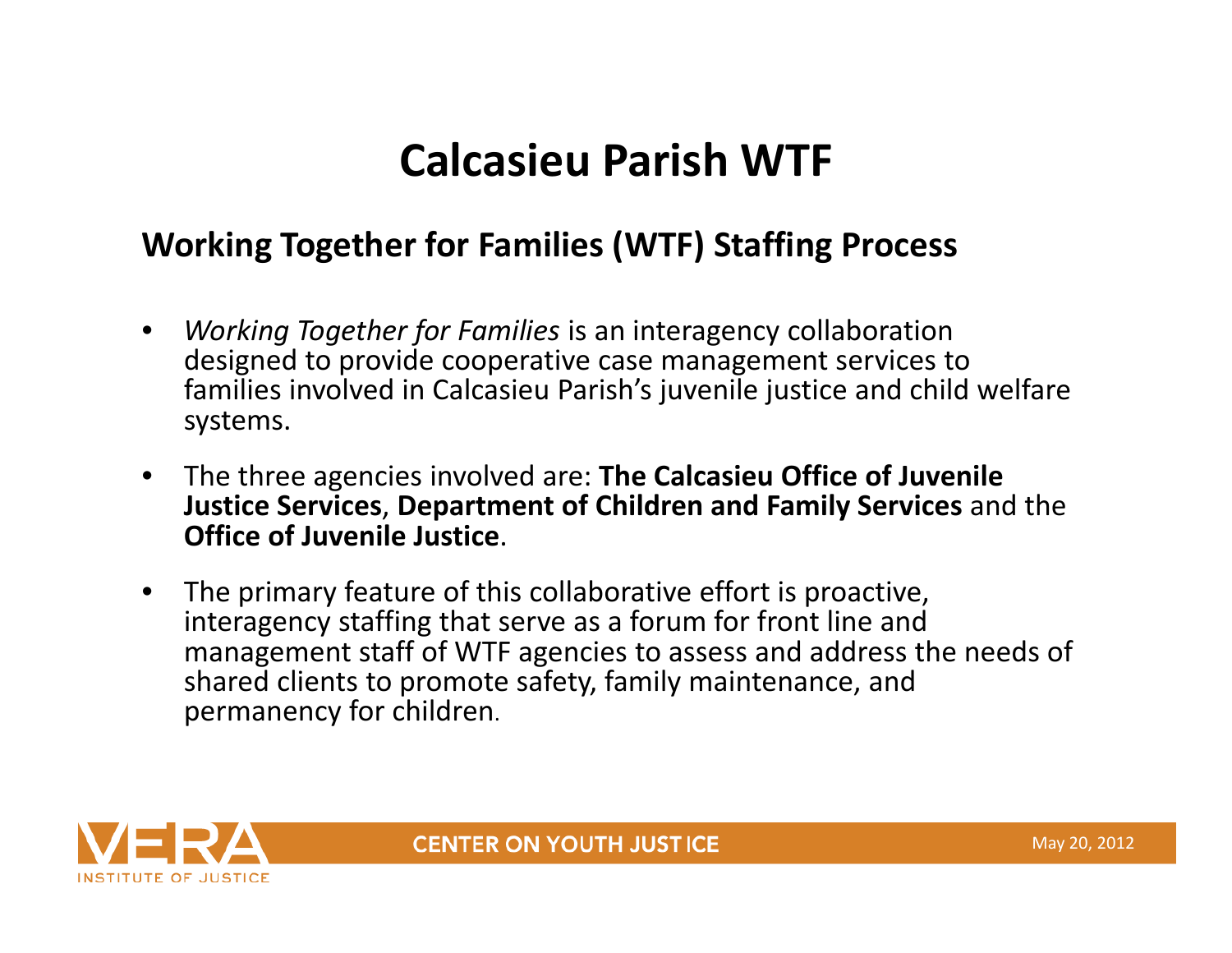### **Calcasieu Parish WTF**

#### **Core Group Duties**:

- •The core group plans and conducts all WTF activities.
- • The core group includes three members from each participating agency plus <sup>a</sup> Project Manager.
- • The success of the program relies heavily on the commitment of the core group members.
- The commitment of the core group members will be almost totally dependent on the support and encouragement they receive from their local office leaders.

#### **Minimum Requirements for WTF Referral**

•The minimum requirement for referral of <sup>a</sup> case to <sup>a</sup> WTF staffing is that the referred client must be shared by at least two of the three WTF agencies (OCS, OJJS, and OYD).

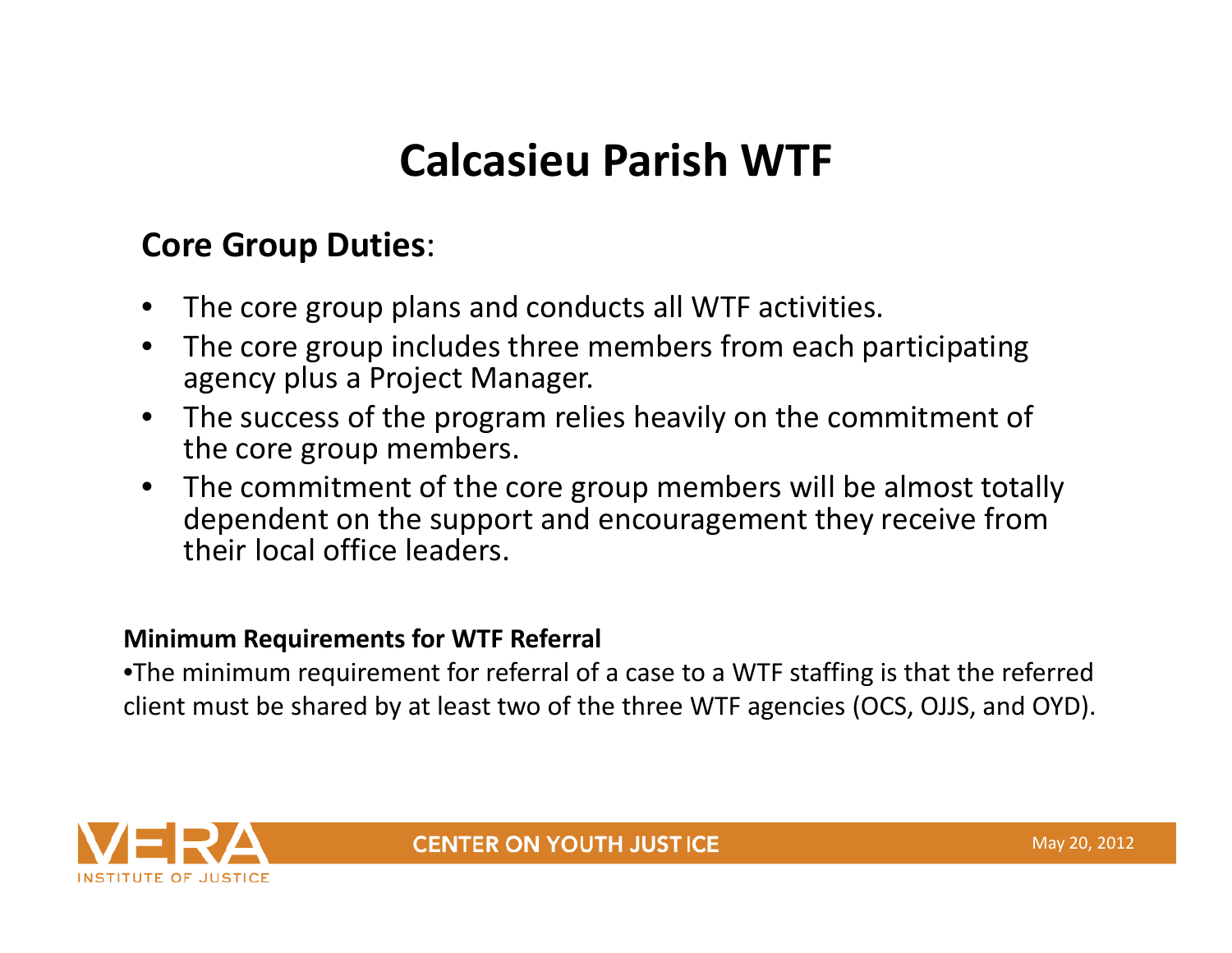### **Calcasieu Parish WTF**

#### **Who Makes Referrals to WTF Program**

• Case Managers from any of the three participating agencies may request <sup>a</sup> WTF referral. Case referral requests are accomplished by completing <sup>a</sup> WTF referral form.

#### **Primary Goals:**

- • Assessment Information Sharing – review and discussion of available psychosocial assessment information gathered from all agencies to aid in the treatment‐planning phase of case management.
- Coordination of Services develop <sup>a</sup> written plan of services that will be provided by the participating WTF agencies.
- $\bullet$  Transition Planning – develop advanced plans that promote seamless service delivery for children that will (or likely will) transition from one primary agency to another.

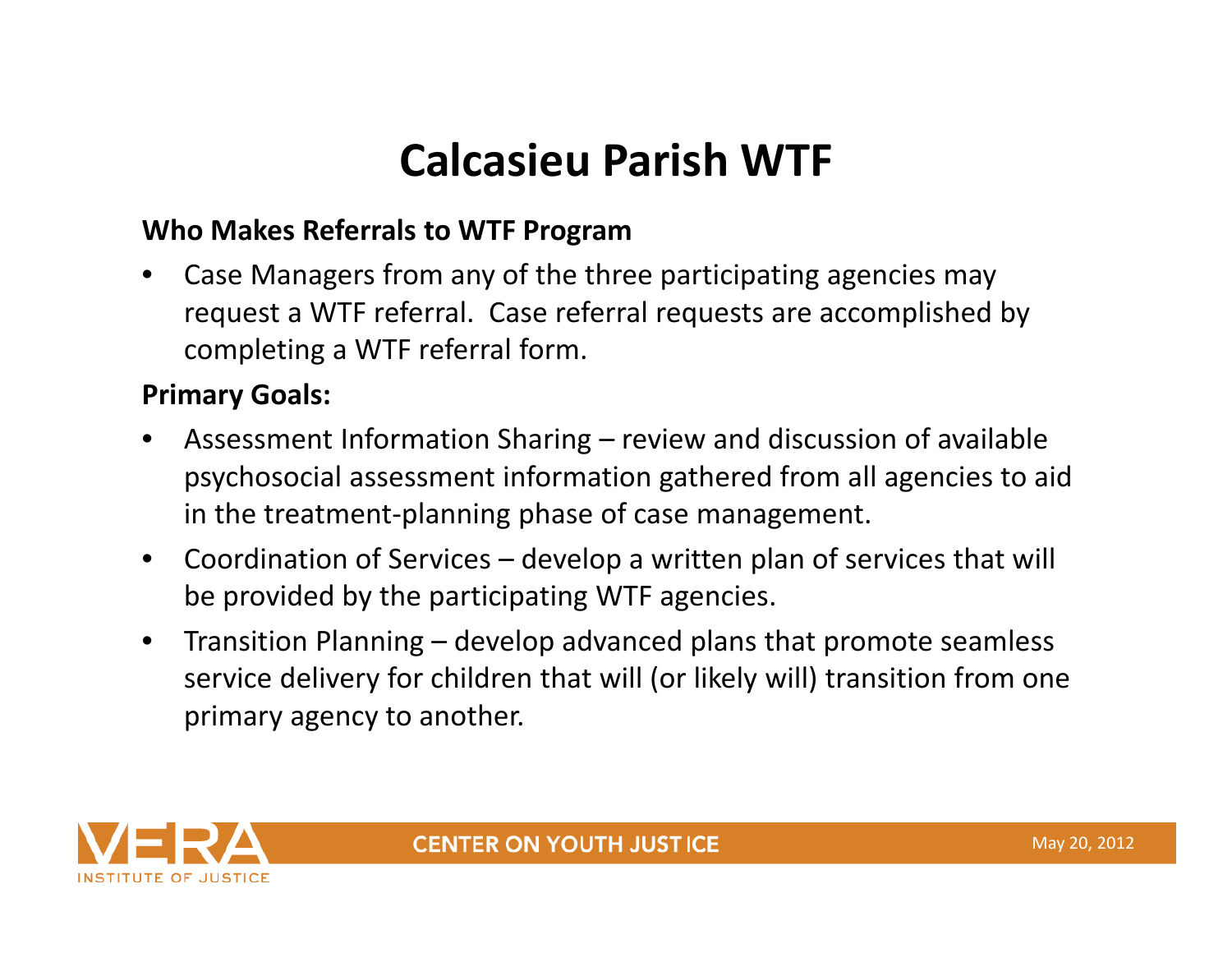- Total referrals received in 2010 : **897**
- Total number of commitments to OJJ: **0\*** (last commitment to OJJ of FINS youth was in 2005)
- Of the 897 referrals received 35 were adjudicated: **4 %**

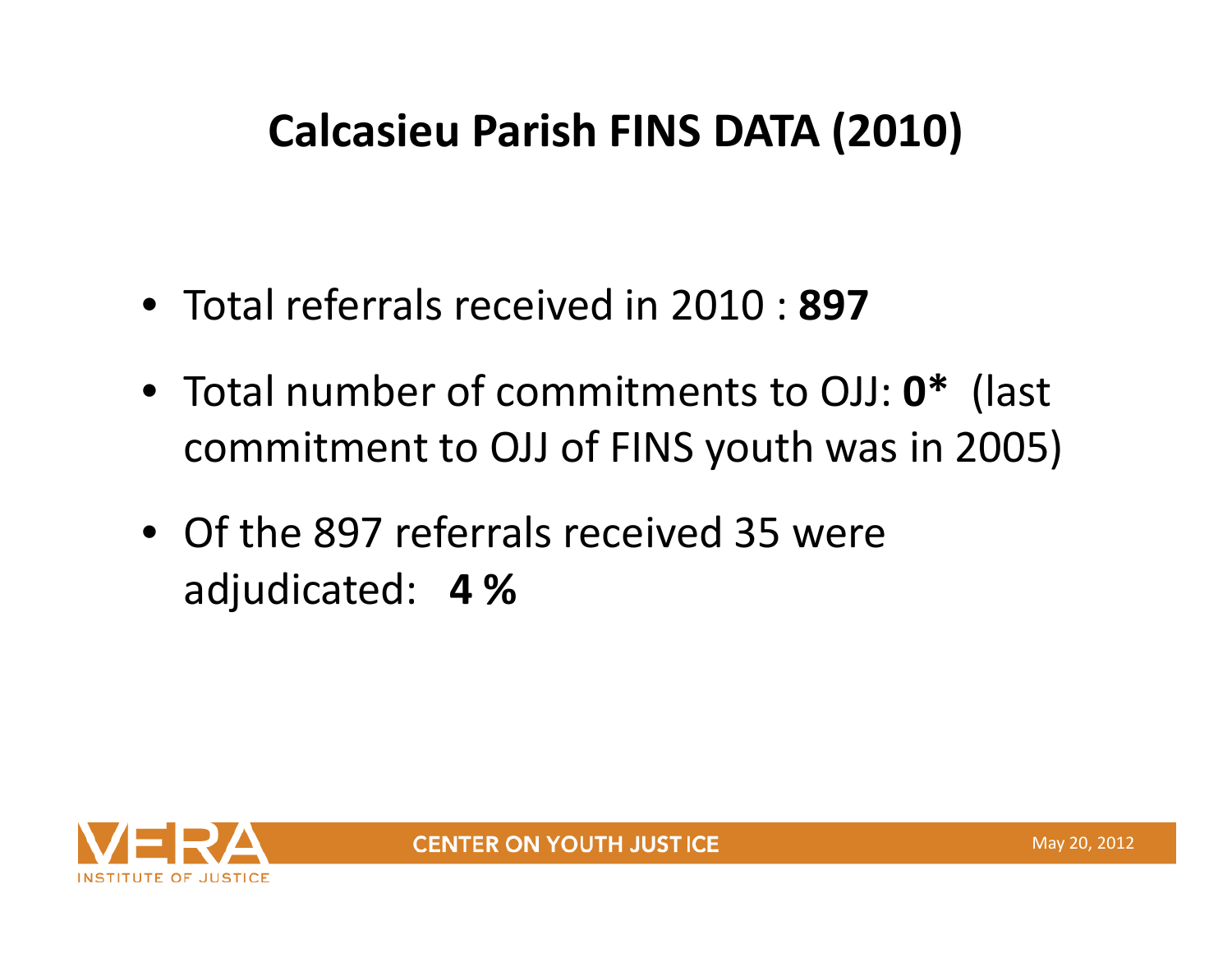### **Referral by Source**

| • Total              | 897 |
|----------------------|-----|
| • Community Agencies | 13  |
| • Parent             | 141 |
| • Law Enforcement    | 527 |
| • School             | 216 |

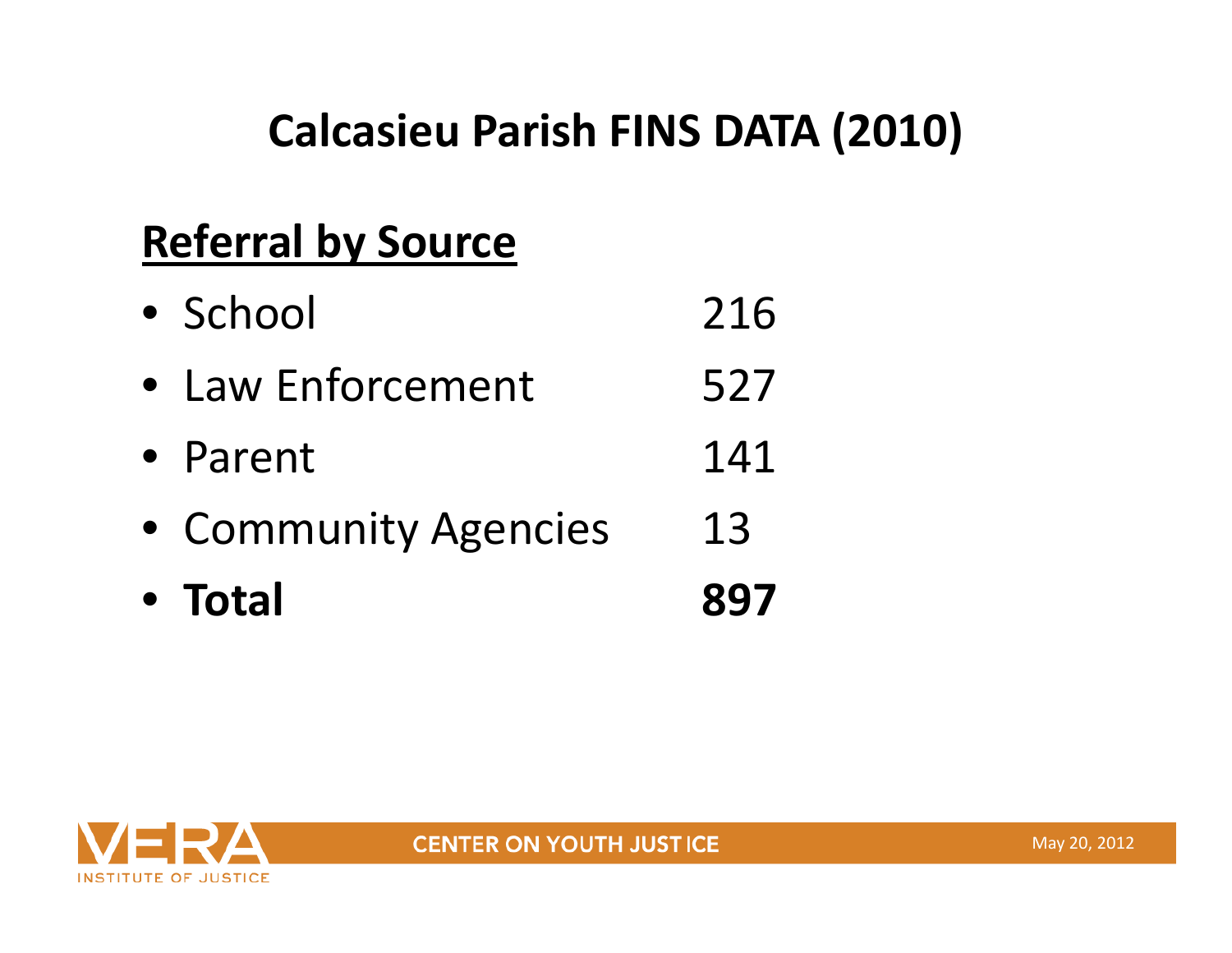| <b>Referral by Age</b> |                                |              |  |
|------------------------|--------------------------------|--------------|--|
| $\overline{4}$         | $\mathbf 1$                    |              |  |
| 5                      | 58                             |              |  |
| 6                      | 56                             |              |  |
| $\overline{7}$         | 54                             |              |  |
| 8                      | 45                             |              |  |
| 9                      | 51                             |              |  |
| 10                     | 45                             |              |  |
| 11                     | 54                             |              |  |
| 12                     | 58                             |              |  |
| 13                     | 78                             |              |  |
| 14                     | 114                            |              |  |
| 15                     | 134                            |              |  |
| 16                     | 125                            |              |  |
| 17                     | 24                             |              |  |
| Total                  | 897                            |              |  |
|                        | <b>CENTER ON YOUTH JUSTICE</b> | May 20, 2012 |  |

INSTITUTE OF JUSTICE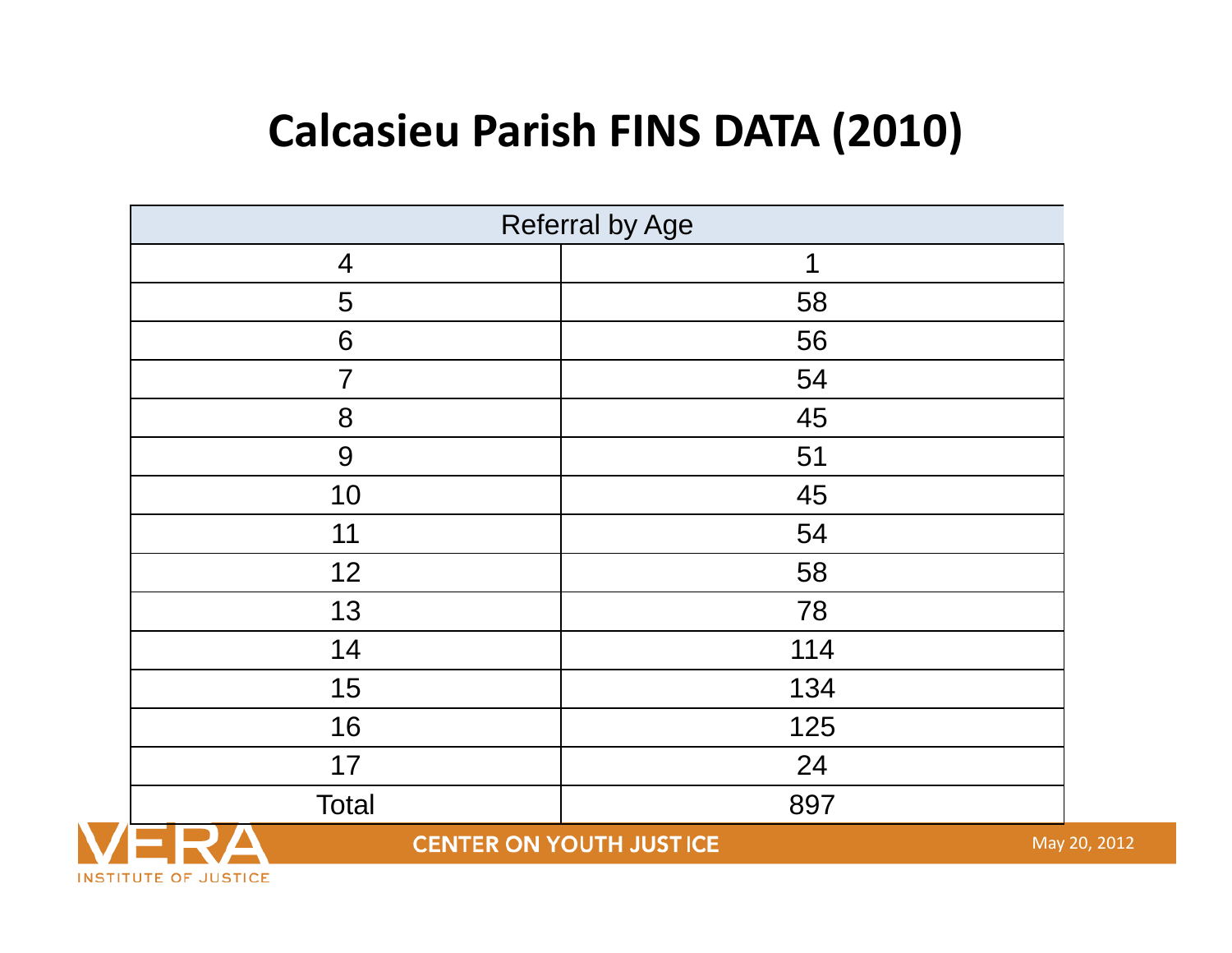| <b>Referral by Race/Sex</b>   |  |  |
|-------------------------------|--|--|
| <b>AMERICAN INDIAN MALE</b>   |  |  |
| <b>ASIAN FEMALE</b>           |  |  |
| <b>ASIAN MALE</b>             |  |  |
| <b>BLACK FEMALE</b>           |  |  |
| <b>BLACK MALE</b>             |  |  |
| <b>HISPANIC/LATINO FEMALE</b> |  |  |
| <b>HISPANIC/LATINO MALE</b>   |  |  |
| <b>OTHER FEMALE</b>           |  |  |
| <b>OTHER MALE</b>             |  |  |
| <b>WHITE FEMALE</b>           |  |  |
| <b>WHITE MALE</b>             |  |  |
| Total                         |  |  |